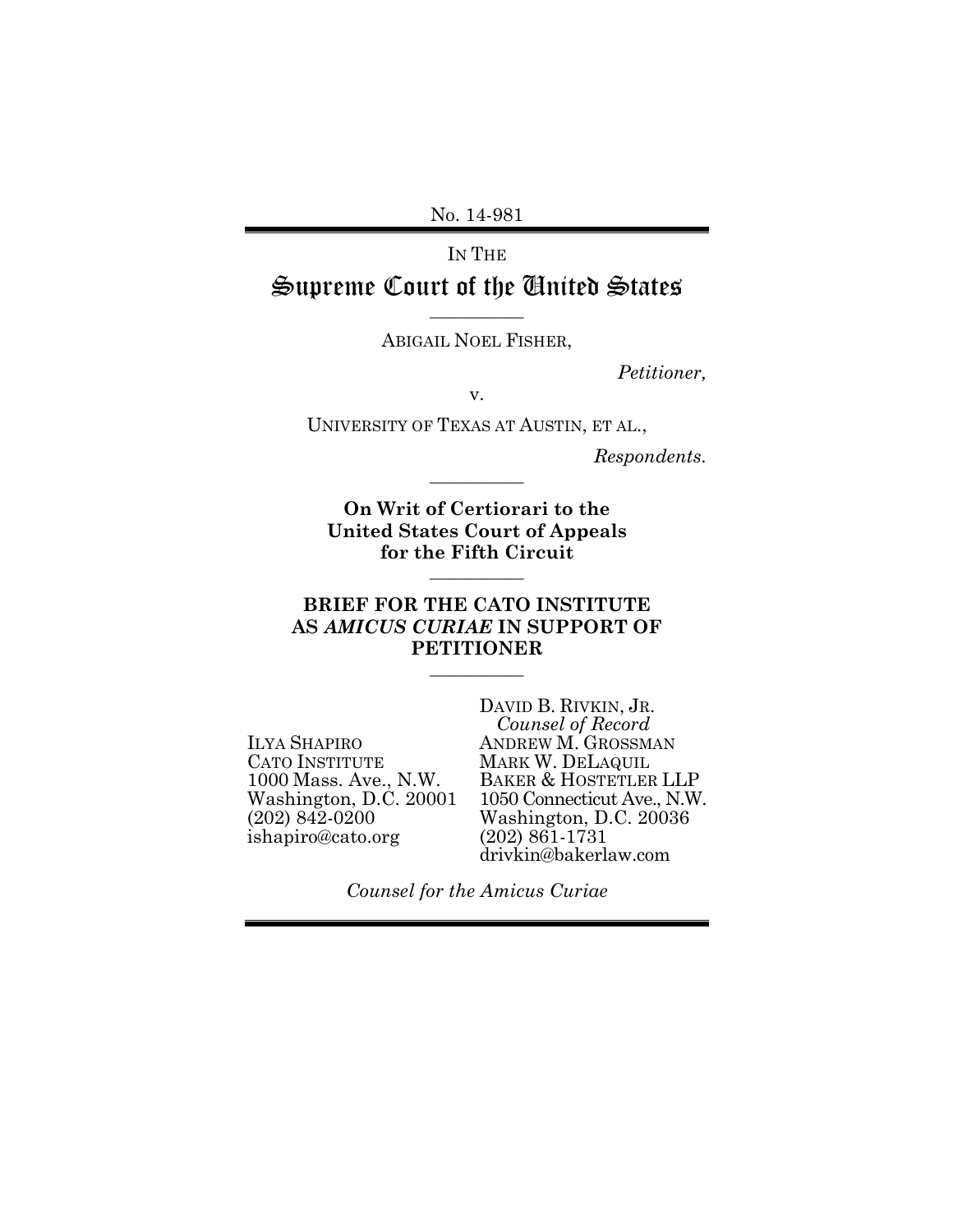## **QUESTION PRESENTED**

This brief addresses the following question:

Whether this Court's precedents regarding the Fourteenth Amendment's Equal Protection Clause permit the University of Texas to operate a raceconscious "holistic" admissions program that is opaque, arbitrary, and structured to frustrate searching judicial review.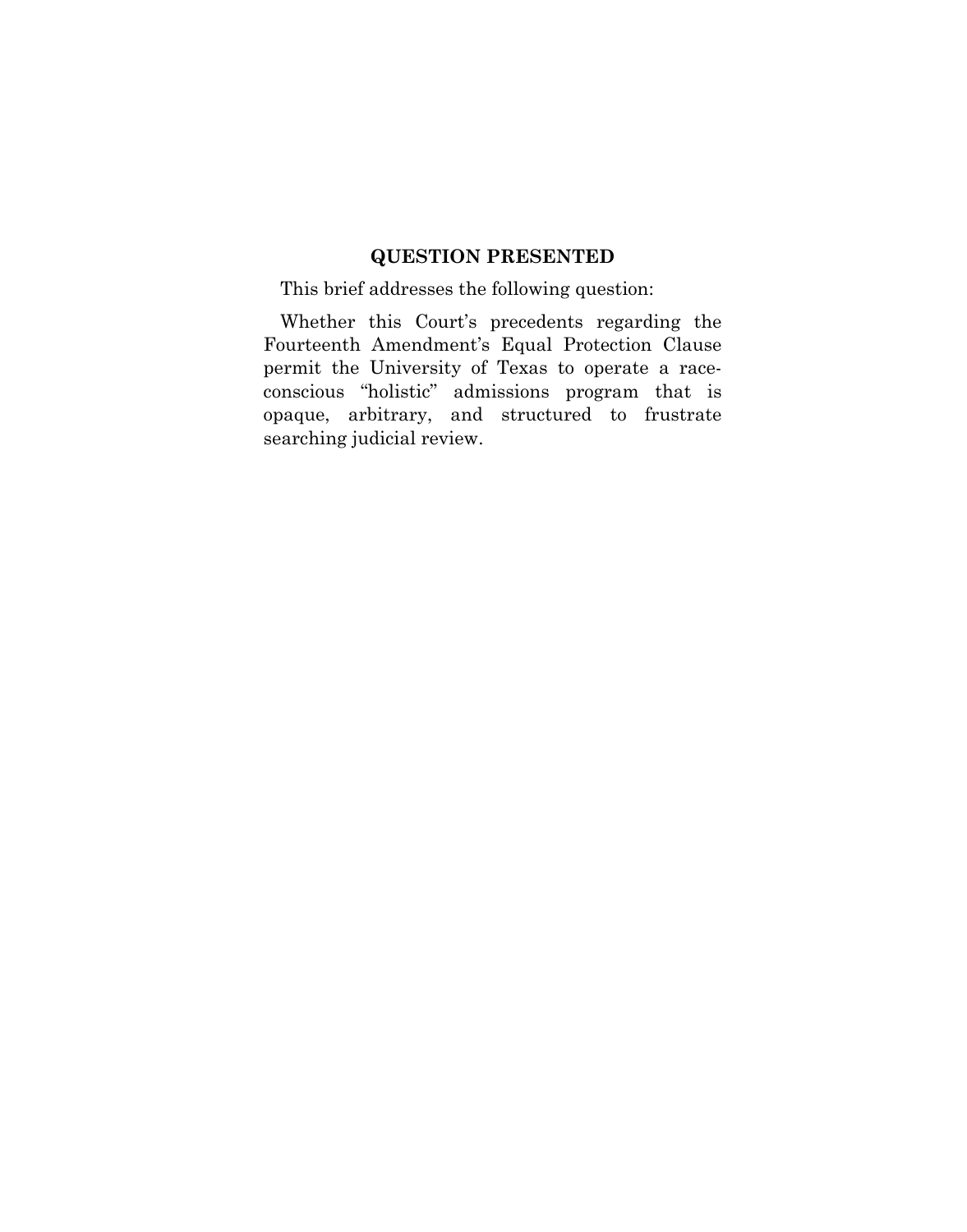# **TABLE OF CONTENTS**

|    |                                                                                                                          | Page |
|----|--------------------------------------------------------------------------------------------------------------------------|------|
|    | INTEREST OF THE AMICUS CURIAE 1                                                                                          |      |
|    | <b>INTRODUCTION AND SUMMARY OF</b>                                                                                       |      |
|    |                                                                                                                          |      |
| Ι. | The University's Race-Conscious Holistic<br>Review Program Is Opaque, Arbitrary,                                         |      |
|    | II. The University's Race-Conscious Holistic<br>Review Program Is Incapable of                                           |      |
|    | A. The University's Holistic Review<br>Program Is Incapable of Demonstrating<br>the Necessity of Racial Classifications9 |      |
|    | B. The University's Holistic Review<br>Program Is Incapable of Demonstrating<br>that Its Race-Based Means "Fit" the      |      |
|    | C. The University Cannot Show that Its<br>Holistic Review Program Provides<br>Individualized Consideration to Every      |      |
|    | D. The University's Holistic Review<br>Program Frustrates Accountability and                                             |      |
|    | II. Holistic Review Can Serve as a Cover for<br>Illegitimate or Unnecessary Use of Race21                                |      |

ii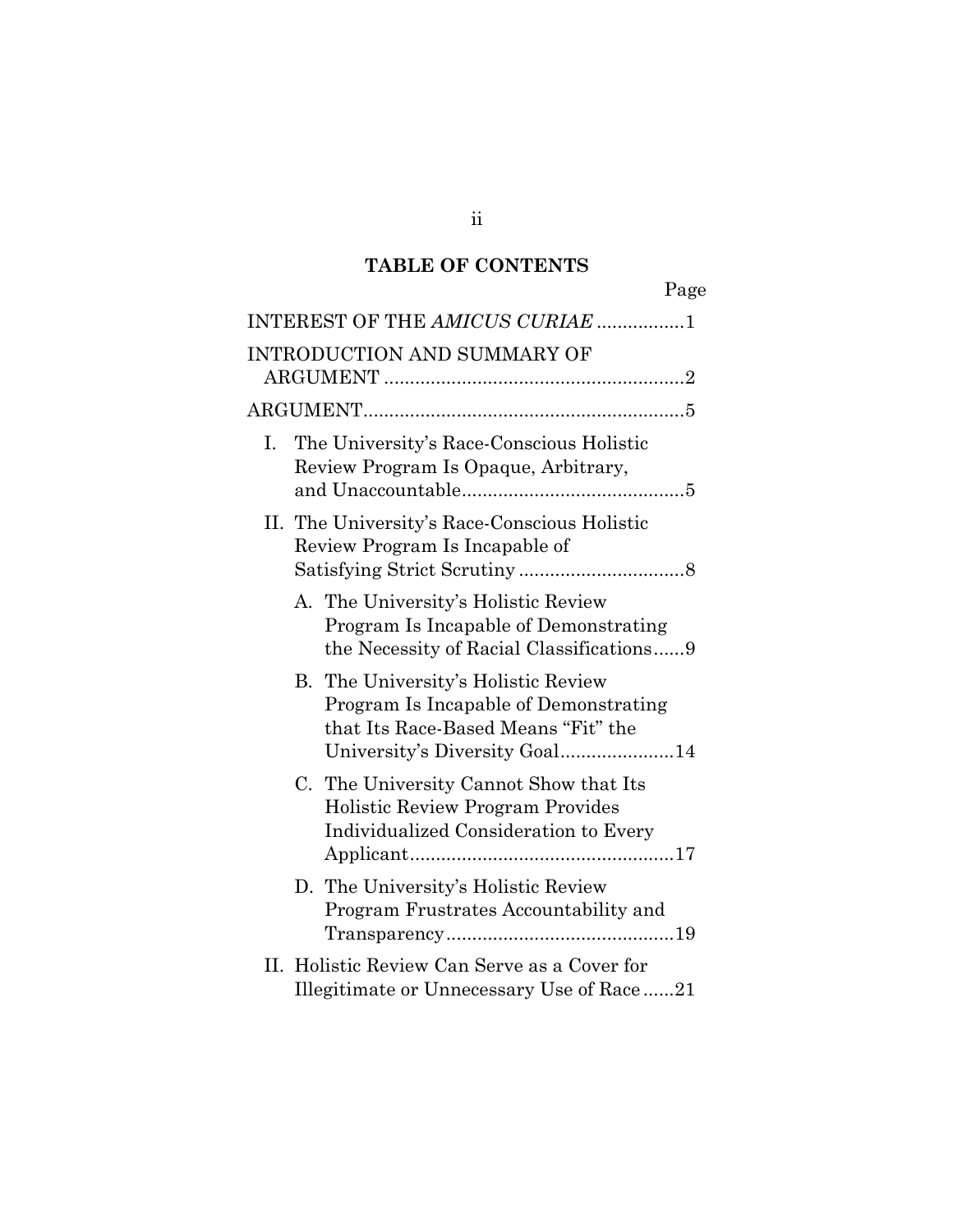| III. The Court Should Address Holistic |  |  |
|----------------------------------------|--|--|
|                                        |  |  |
|                                        |  |  |

# iii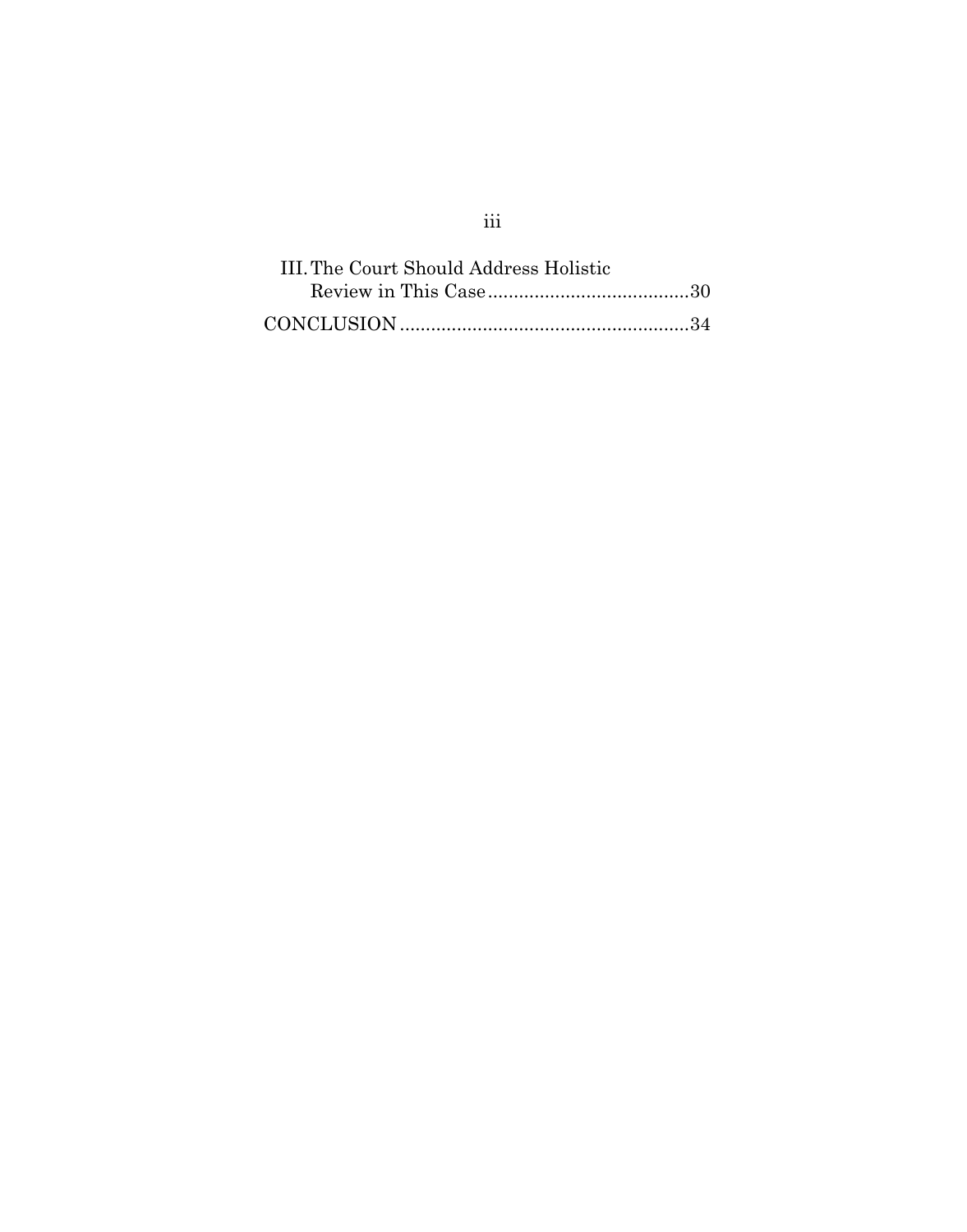# **TABLE OF AUTHORITIES**

Page

| Adarand Constructors, Inc. v. Peña,                                                                               |
|-------------------------------------------------------------------------------------------------------------------|
| City of Richmond v. J.A. Croson Co.,<br>488 U.S. 469 (1989) 12, 13, 14, 20, 21                                    |
| Fisher v. University of Texas at Austin,<br>133 S. Ct. 2411 (2013)3, 8-10, 13, 18, 21, 31-33                      |
| <i>Fullilove v. Klutznick,</i>                                                                                    |
| Grutter v. Bollinger, 539 U.S. 306 (2003) passim                                                                  |
| Marbury v. Madison,                                                                                               |
|                                                                                                                   |
| Parents Involved in Community Schools v.<br>Seattle School. Dist. No. 1,<br>551 U.S. 701 (2007)3, 5, 9-12, 14, 19 |
| Regents of the Univ. of Cal. v. Bakke,<br>438 U.S. 265 (1978)17, 21, 22, 27-29                                    |
| Wygant v. Jackson Bd. of Educ.,                                                                                   |
|                                                                                                                   |

# **Other Authorities**

**Cases** 

| David J. Armor, Affirmative Action at Three |  |
|---------------------------------------------|--|
|                                             |  |

iv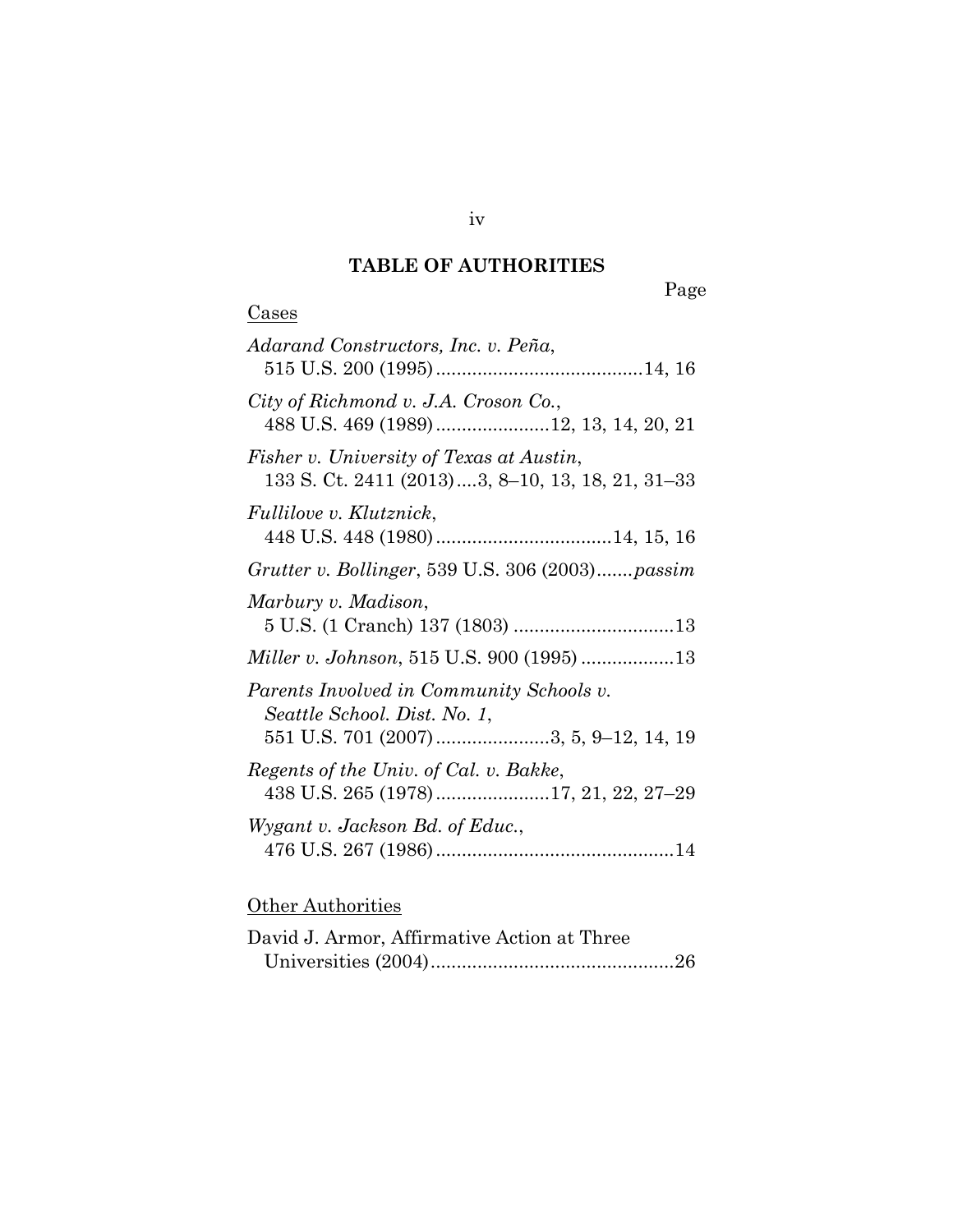| Ian Ayres & Sydney Foster, Don't Tell, Don't<br>Ask: Narrow Tailoring After Grutter and<br>Gratz, 85 Tex. L. Rev. 517 (2007)15-16                                         |
|---------------------------------------------------------------------------------------------------------------------------------------------------------------------------|
| Peter Berkowitz, Affirmative Action and the<br>Demotion of Truth, June 24, 2014 27                                                                                        |
| Drew S. Days, III, <i>Fullilove</i> ,                                                                                                                                     |
| Alan M. Dershowitz & Laura Hanft,<br>Affirmative Action and the Harvard College<br>Diversity-Discretion Model: Paradigm or<br>Pretext?, 1 Cardozo L. Rev. 379 (1979)27-30 |
| Tim Groseclose, Cheating: An Insider's Report<br>on the Use of Race in Admissions at UCLA                                                                                 |
| Scott Jaschik, How They Really Get In, Inside                                                                                                                             |
| Althea K. Nagai, Ph.D., Racial and Ethnic<br>Preferences in Admission at the University                                                                                   |
| Althea K. Nagai, Ph.D., Racial and Ethnic<br>Preferences in Undergraduate Admissions<br>at the University of Wisconsin-Madison                                            |
| Althea K. Nagai, Ph.D., Racial and Ethnic<br>Preferences in Undergraduate Admissions at<br>Two Ohio Public Universities (2011) 26                                         |
| Rachel Rubin, Ph.D., Who Gets In and Why?<br>An Examination of Admissions to America's                                                                                    |

#### v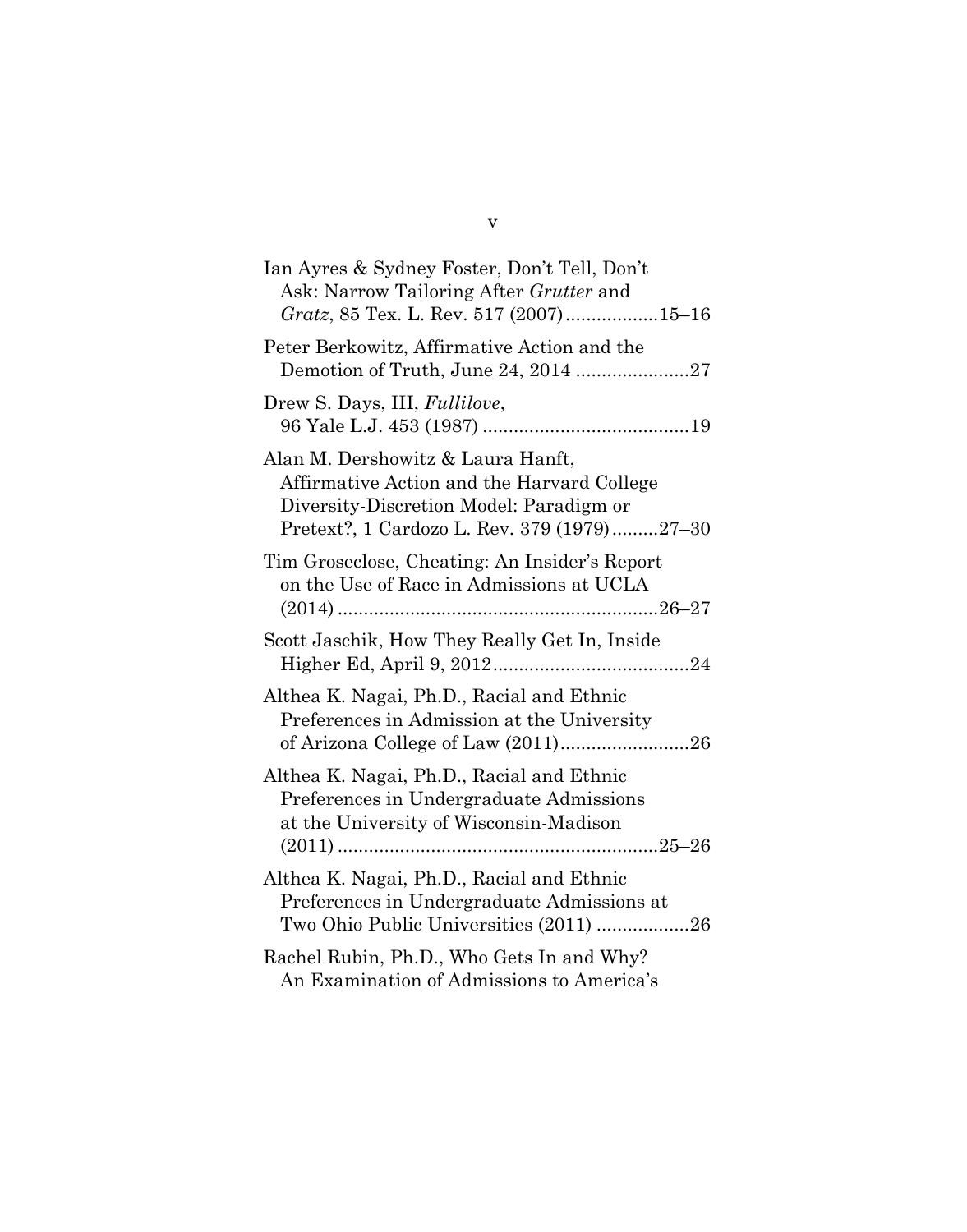| Most Selective Colleges and Universities, In-<br>ternational Education Research,                                                  |
|-----------------------------------------------------------------------------------------------------------------------------------|
| Richard Sander, The Consideration of Race in<br>UCLA Undergraduate Admissions (2012)26                                            |
| Richard Sander & Stuart Taylor, Mismatch:<br>How Affirmative Action Hurts Students It's<br>Intended to Help, and Why Universities |
| Ron Unz, The Myth of American Meritocracy,<br>The American Conservative,                                                          |
|                                                                                                                                   |

# vi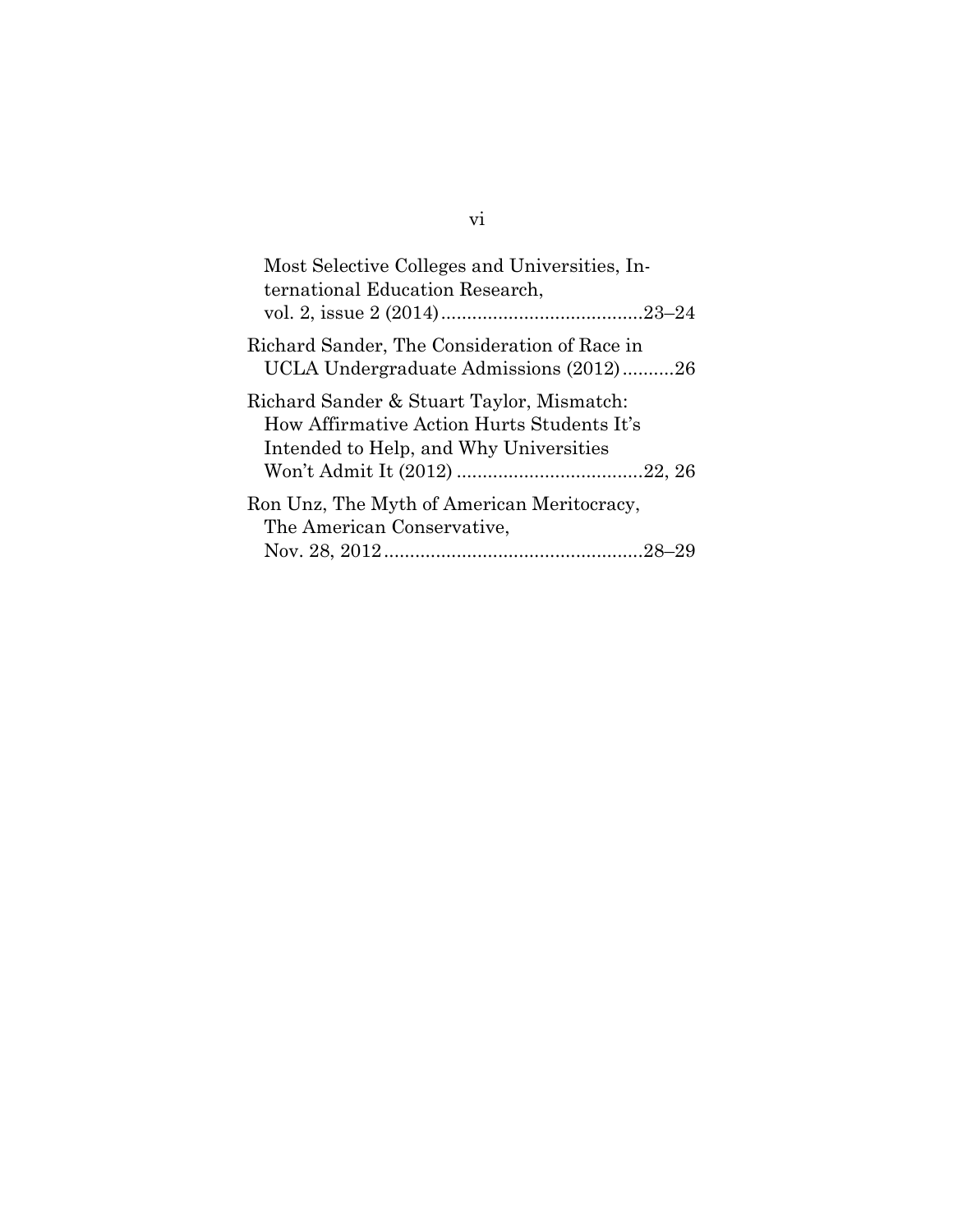#### **INTEREST OF THE** *AMICUS CURIAE*<sup>1</sup>

The Cato Institute was established in 1977 as a nonpartisan public policy research foundation dedicated to advancing the principles of individual liberty, free markets, and limited government. Cato's Center for Constitutional Studies was established in 1989 to help restore the principles of limited constitutional government that are the foundation of liberty. Toward those ends, Cato publishes books and studies, conducts conferences and forums, and publishes the annual *Cato Supreme Court Review*.

This case is important to Cato because it implicates Cato's longstanding belief that all citizens should be treated equally before the law and that, accordingly, government's use of racial and ethnic classifications must be strictly circumscribed. Such classifications are, at the very least, in tension with the equal protection and due process guarantees of the Fourteenth Amendment. Their use must therefore be subject to the most searching judicial review.

 <sup>1</sup>Pursuant to Rule 37.6, counsel for the *amicus curiae* certifies that no counsel for any party authored this brief in whole or in part and that no person or entity other than the *amicus curiae* or its counsel made a monetary contribution intended to fund the brief's preparation or submission. Letters from the parties consenting to the filing of this brief are filed with the clerk.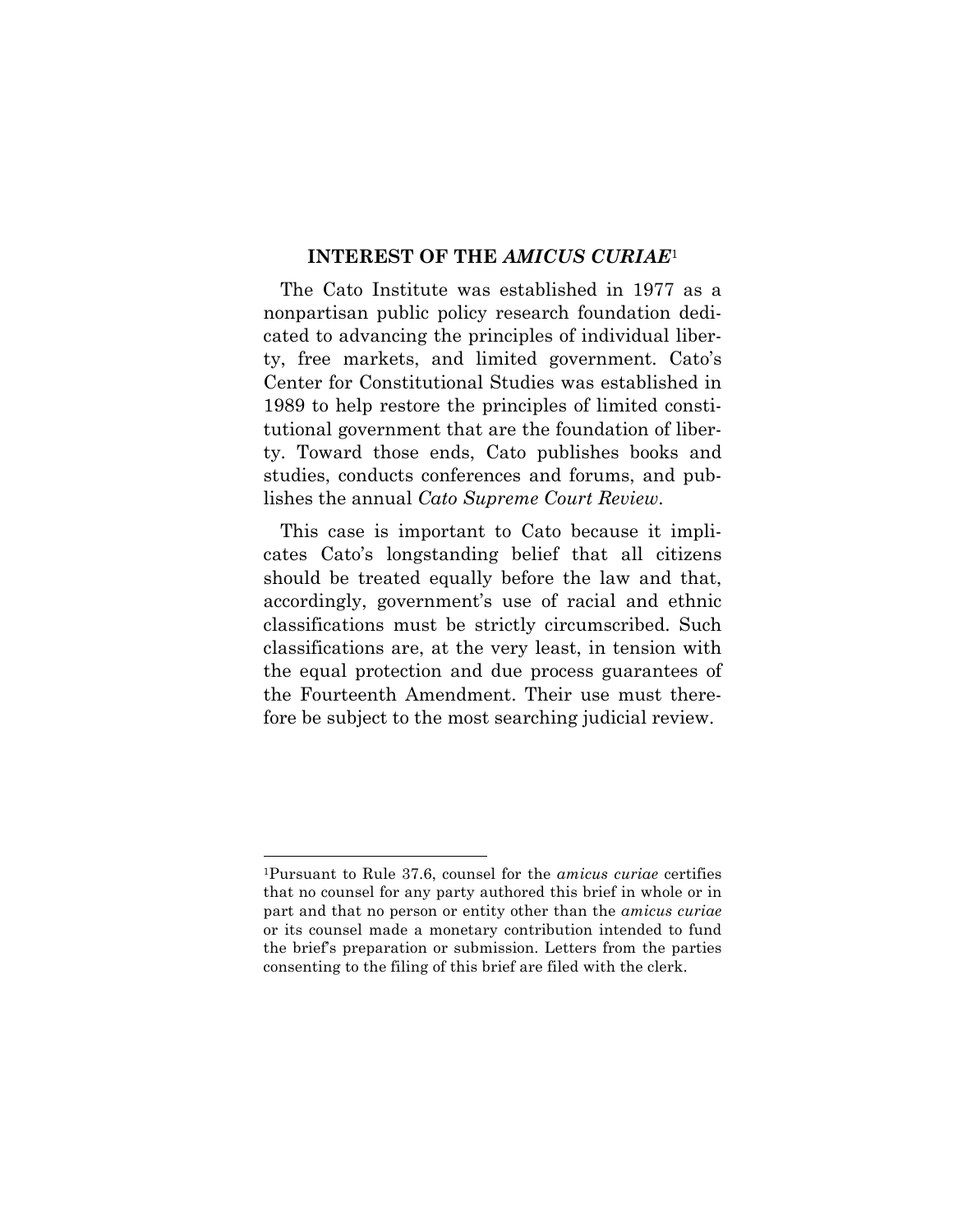## **INTRODUCTION AND SUMMARY OF ARGUMENT**

The University of Texas's race-conscious admissions system fails to satisfy narrow-tailoring requirements because it is arbitrary, opaque, and incapable of generating the evidence necessary to allow searching judicial review. Those specific deficiencies are not due to the University's failure to seriously consider race-neutral alternatives—that is a separate and independent ground for reversal—but are attributable to the University's "holistic" review process, which is designed to shield its race-based decision-making from any real scrutiny.

The record reveals that the University's raceconscious holistic review program is a black box. The "holistic" aspect is that application readers reduce *all* of an applicant's characteristics—including race—to a single, indivisible score, ranging from 1 to 6, used directly in determining admissions. This use of race is *arbitrary*: despite the enormous emphasis admissions officials place on racial considerations, the decision of when to use race as a "plus" factor and how much weight to accord it are left entirely to application readers, without specific guidance or oversight. It is *opaque*: even the University has no way to oversee decisions regarding race because it has structured its plan so that those decisions cannot be disentangled from the consideration of other factors. And it is *unmeasurable*: the University cannot identify students admitted because of racial preferences and has no ability to identify their char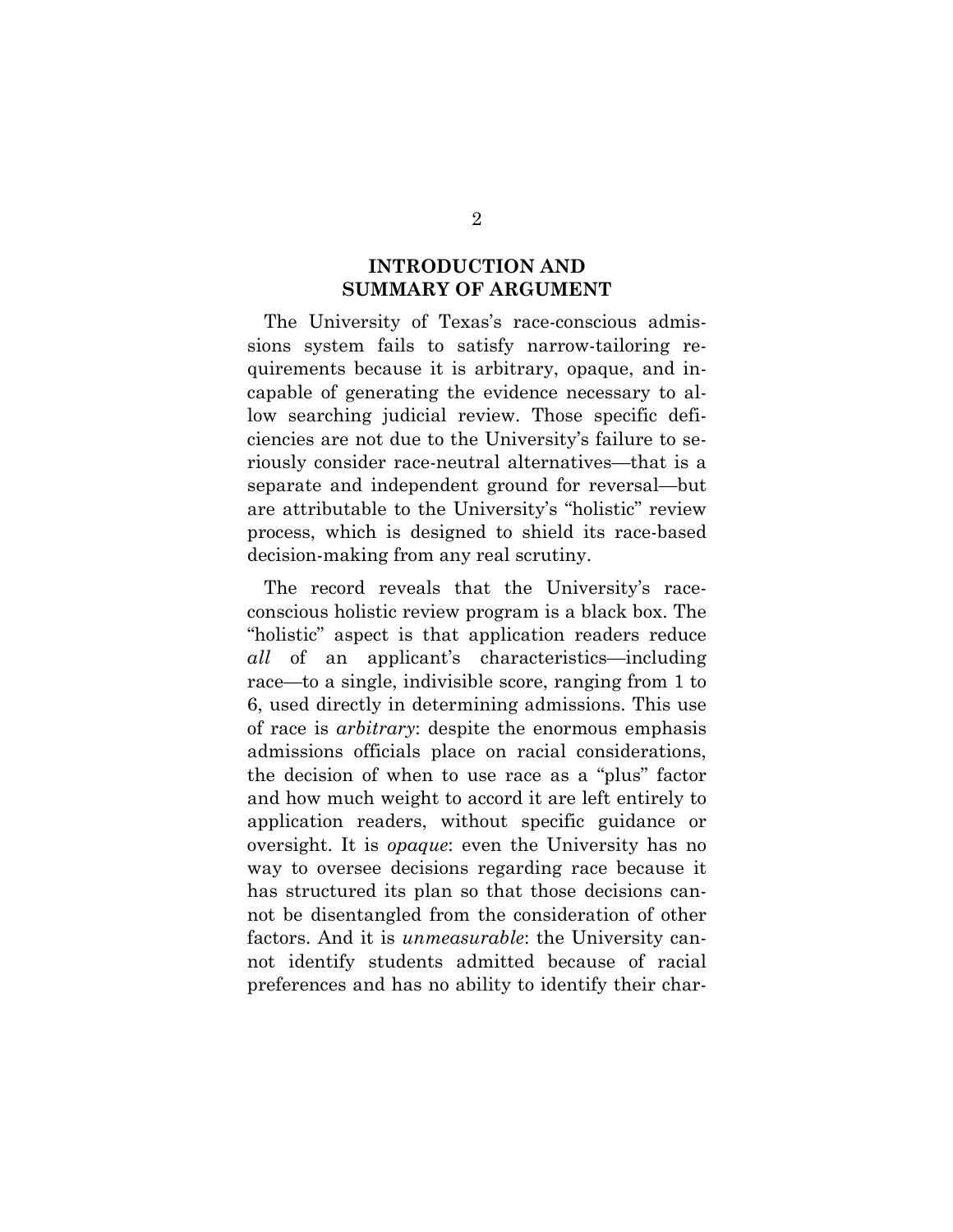acteristics or ascertain the impact of racial preferences on diversity at any level.

These deficiencies preclude the University from meeting its burden of "prov[ing] that the means chosen…to attain diversity are narrowly tailored to that goal." *Fisher v. Univ. of Tx. at Austin*, 133 S. Ct. 2411, 2420 (2013). Because the University's holistic review process treats race arbitrarily, the record is bereft of evidence showing exactly "how and when" it employs racial preferences, as required to support their necessity. *Parents Involved in Cmty. Schls. v. Seattle Schl. Dist. No. 1*, 551 U.S. 701, 784 (2007) (Kennedy, J., concurring). Likewise, the University's choice to adopt a program that is incapable of monitoring, evaluation, or measurement of results precludes any showing that the program actually furthers any legitimate diversity interest, much less that it does so in a meaningful fashion tailored to fit the University's stated "qualitative" diversity goal. And the University's use of race is so arbitrary and open-ended that it cannot even demonstrate that "'each applicant is evaluated as an individual and not in a way that makes an applicant's race or ethnicity the defining feature of his or her application.'" *Fisher*, 133 S. Ct. at 2418 (quoting *Grutter v. Bollinger*, 539 U.S. 306, 337 (2003)). In sum, the University's holistic review program is incapable of providing a basis for the Court to assure itself that that the use of race here is "specifically and narrowly framed" to achieve the University's diversity goal. *Id.* at 2420 (quotation marks omitted).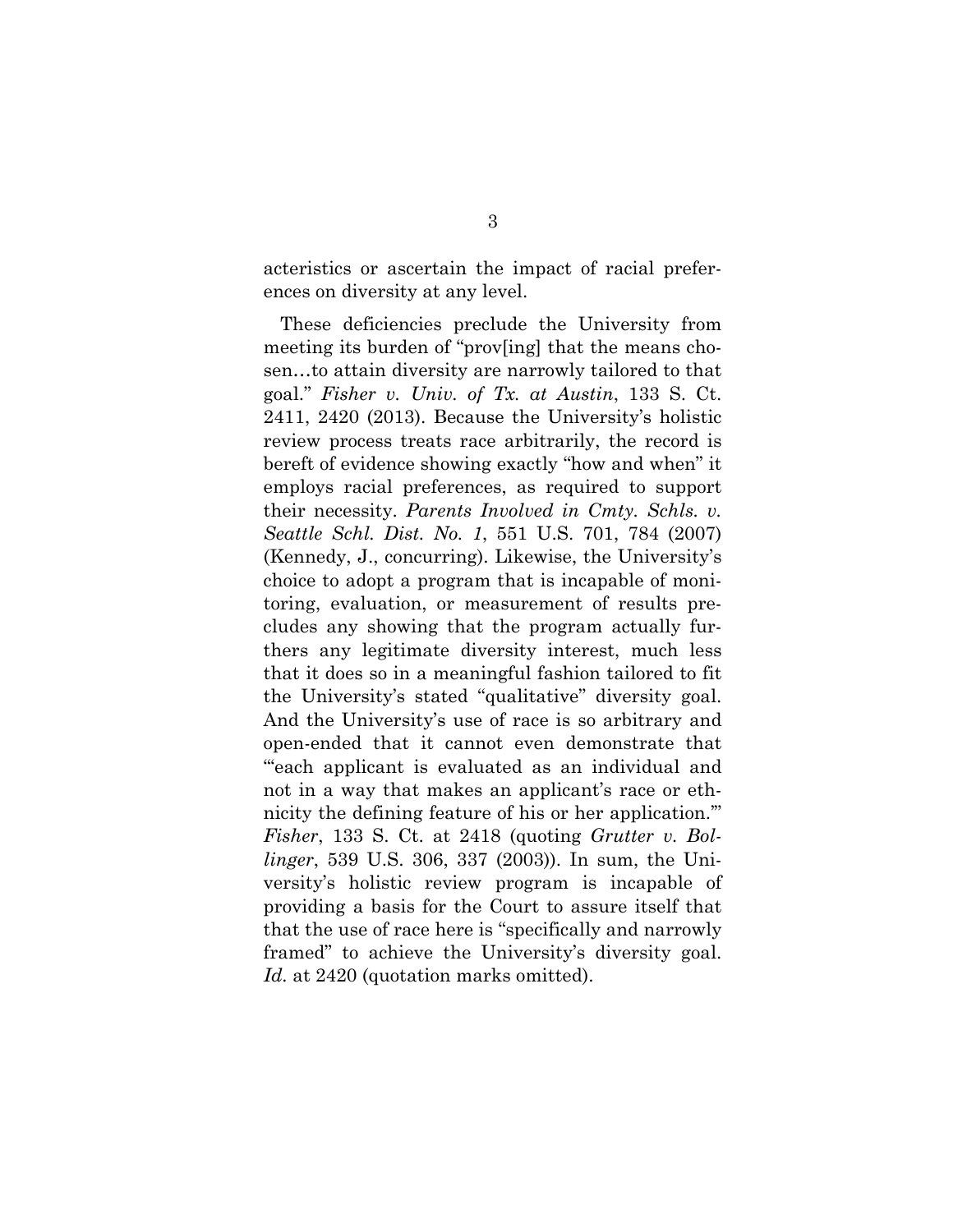The University's apparent belief that *Grutter*  broadly sanctioned race-based holistic review, irrespective of necessity and other aspects of narrow tailoring, is not unique. In fact, the University's holistic review program is typical of those adopted by many schools in the wake of *Grutter*. The history of these programs demonstrates that they can be an effective means of obscuring the use of race in admissions and thereby circumventing constitutional limitations on that use. It is, in fact, well documented that universities have used holistic review to achieve outright racial balancing, including reducing Jewish enrollment, implementing *de facto* quotas for preferred minority groups, and capping admissions of Asian-American applicants. Only a decision that directly addresses the deficiencies of the University's holistic review regime can put an end to these abuses.

The Court must make clear that "holistic review," as both a label and a concept, is not a constitutional talisman. No matter what label it uses or how convoluted an admissions program it devises, a public university may take account of race in admissions only if "the program can meet the test of strict scrutiny by the judiciary." *Grutter*, 539 U.S. at 387 (Kennedy, J., dissenting). The very features of its admissions program that the University touts as "holistic" are the same ones that preclude it from proving that its program is narrowly tailored to achieve its diversity goal. On that basis, the Court should hold that its use of racial preferences fails to satisfy strict scrutiny.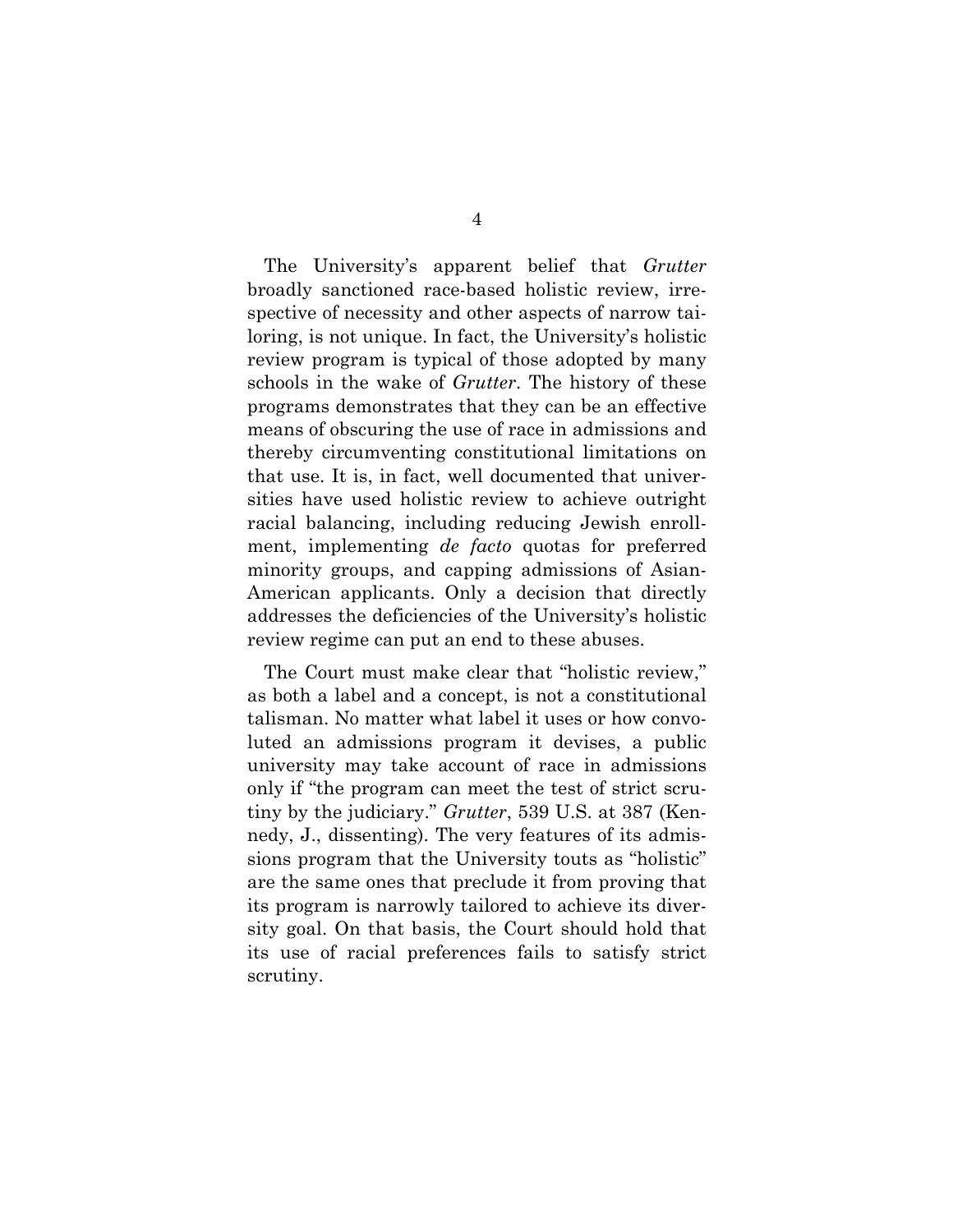#### **ARGUMENT**

## **I. The University's Race-Conscious Holistic Review Program Is Opaque, Arbitrary, and Unaccountable**

To uphold a race-based admissions program, the Court must assay its particulars—that is, the "precise" mechanics of how the program uses race and the results of so doing. *Parents Involved*, 551 U.S. at 785 (Kennedy, J., concurring). Accordingly, this brief recites the record evidence concerning the University of Texas's holistic review program.

The general contours of the University's admissions system are as follows: The bulk of students (81 percent in 2008) are admitted pursuant to the Top Ten Percent Law, which grants automatic admission to any public state college to all students in the top 10 percent of their class at high schools in Texas. Pet. App. 3a. The remaining in-state applicants are then subject to "holistic review," which considers applicants' "Academic Index" ("AI") and "Personal Achievement Index" ("PAI") scores. Pet. App. 4a. The AI score is based on standardized test scores, class rank, and high school coursework. Pet. App. 5a. The PAI score is based on the average score for two essays and a "personal achievement score," which is based on a "holistic review" of various factors, including race. *Id*. What makes this procedure "holistic" is that it reduces *all* of an applicant's characteristics to a single, indivisible score, ranging from 1 to 6. Pet. App. 5a–6a; J.A. 162a–63a. Applicants are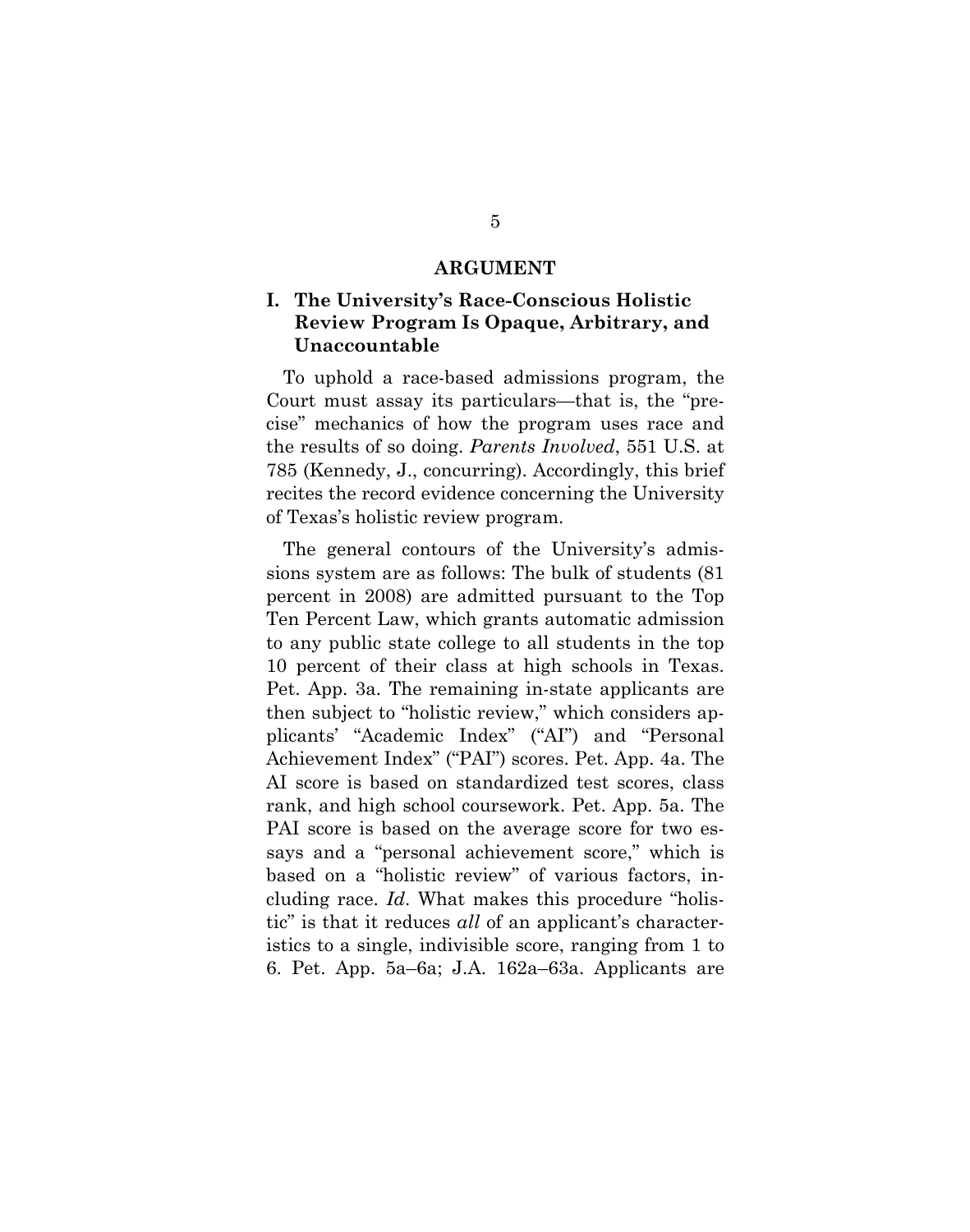then selected, major-by-major, on the basis of their combined AI and PAI scores. Pet. App. 6a.

The lower court concurred in the University's view that its consideration of race serves "to make the Top Ten Percent Plan workable by patching the holes that a mechanical admissions program leaves in its ability to achieve the rich diversity that contributes to [the University's] academic mission." Pet. App. 46a–47a. Left unsaid was how, exactly, admissions officials use race to achieve that fairly specific goal.

There is no indication that they do. In deposition testimony submitted at the summary-judgment stage, the only thing the University's admissions representatives would say regarding the way the University uses race is that they value a "sense of cultural awareness." Pls.' Mot. Summ. J., Ex. 4 ("Bremen Dep."), *Fisher v. Univ. of Tx. at Austin*, No. 08-cv-263 (W.D. Tex. Jan. 23, 2009), at 30. That distinctive phrase—"cultural awareness"—appears a dozen times in the testimony of the University's admissions consultant, *id*. at 30, 32, 41, 45, 46, 60, as well as repeatedly in the testimony of the University's associate director of admissions, who is responsible for admissions policy.2 J.A. 257a–58a, 268a– 69a. In fact, it is the only evidence the district court was able to muster when it sought to describe how

 <sup>2</sup> Both officials, it should be noted, prepared for their depositions with the same set of University attorneys. Bremen Dep. at 6; J.A. 205a–06a.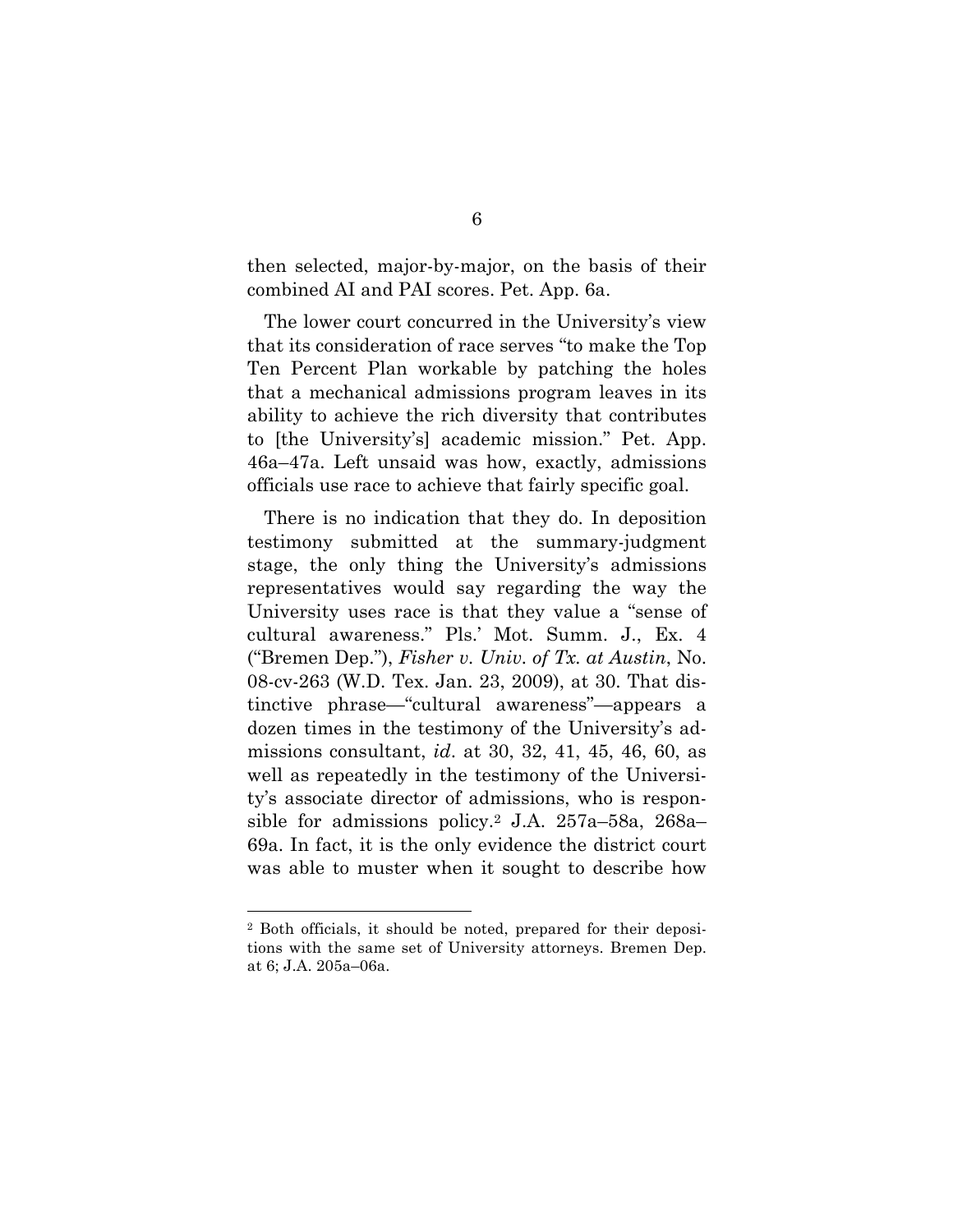the University actually uses race in evaluating applications. Pet. App. 280a.

No other evidence supports any connection between the University's use of race in holistic review and its avowed diversity goal. The University's admissions officials believe that race "is an important credential to be considered" and therefore ensure that application readers are "certainly aware of the applicant's race" by requiring that it be reported "on the front page of the application."3 J.A. 219a, 254a. But the University does not train its application readers on how specifically to make use of race in evaluating applications. Bremen Dep. at 29–30, 49– 50; J.A. 221a. That is a notable omission, because University officials testified that it does not use race as a "plus" factor in favor of applicants of particular minority groups that it believes are underrepresented on campus, diversity-wise; consideration of race, they testified, can potentially benefit any applicant, regardless of his or her race, at the discretion of the reader. J.A. 256a, 334a. Nor is there a particular weight or value given to race when it is used as a "plus" factor; that too is left to the reader's discretion. Bremen Dep. at 22; J.A. 342a. Despite using race in this open-ended fashion, the University does not even provide a second review to ensure consistency and correctness in application readers' use

 <sup>3</sup> The admissions office's mission, according to its director, is "to recruit and enroll students in attempting to have a very diverse student body." J.A. 304a.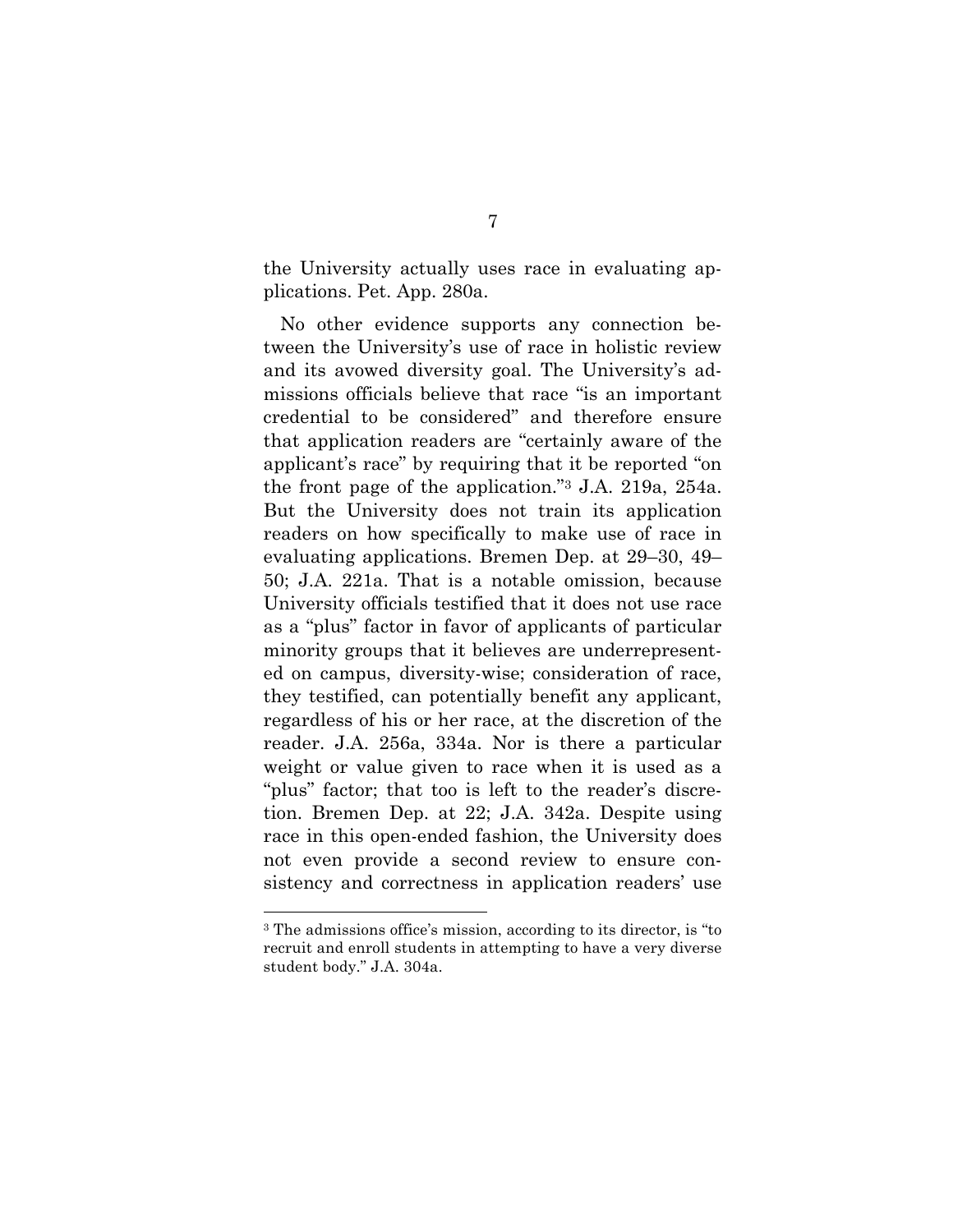of race, as it does with the grading of application essays. J.A. 224a–26a, 284a.

The record also shows that the University has no way to ascertain whether its use of race actually furthers its stated purpose. In fact, the University concedes that it has no measurement of—and no way of finding out—how many students have been admitted due to its consideration of race or who these students might be. J.A. 259a, 263a, 337a, 344a–45a. Its director of admissions testified that racial consideration could not be dispositive as to any particular applicant and that he could not identify any applicant admitted based on race. J.A. 344a–45a. *See also* Pet. App. 80a n.19 (Garza, J., dissenting) ("When asked whether any one factor in the PAI calculation could be determinative for an applicant's admission, Dr. Bruce Walker, Vice Provost and Director of Admissions, stated 'no.'").

In sum, the University's race-conscious holistic review program operates as a black box, inscrutable in its use of race to choose among applicants for admission.

## **II. The University's Race-Conscious Holistic Review Program Is Incapable of Satisfying Strict Scrutiny**

The University cannot carry its burden of "prov[ing] that the means chosen by the University to attain diversity are narrowly tailored to that goal," *Fisher*, 133 S. Ct. at 2420, because its holistic review program is inherently incapable of providing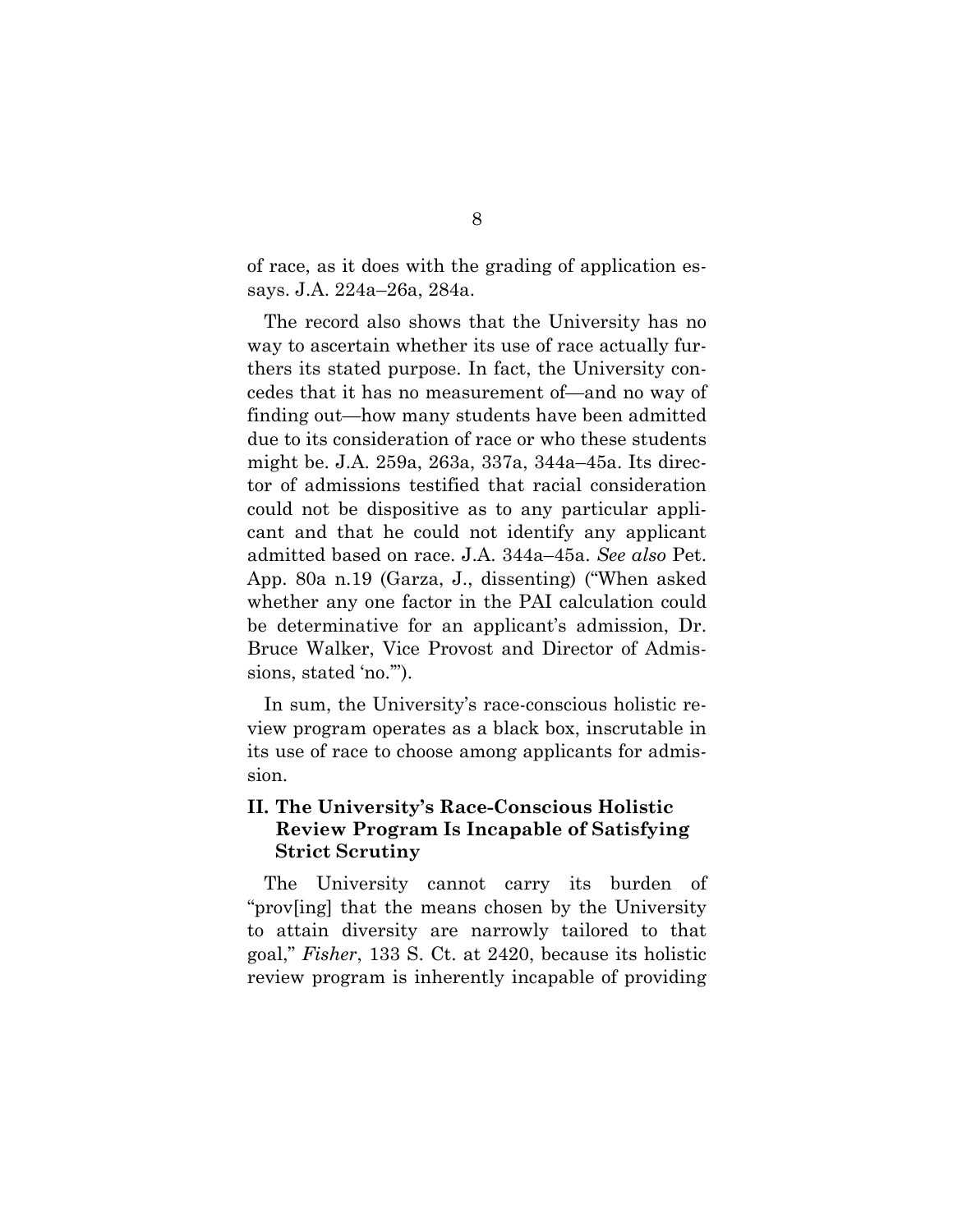the kind of evidence necessary for the Court to uphold the use of racial classifications. In particular, the Court's equal protection cases, including *Grutter* and *Fisher*, have identified four separate requirements that a university employing a race-conscious admissions process must satisfy to demonstrate that its plan is narrowly tailored, and each is associated with an evidentiary burden on the university, to facilitate the court's review of its program consistent with strict scrutiny. The University's showing satisfies none of them.

## **A. The University's Holistic Review Program Is Incapable of Demonstrating the Necessity of Racial Classifications**

The University falls far short of justifying the necessity of its use of race in holistic review. Narrow tailoring "requires that the reviewing court verify that it is 'necessary' for a university to use race to achieve the educational benefits of diversity." *Fisher*, 133 S. Ct. at 2420. That entails "a careful judicial inquiry into whether a university could achieve sufficient diversity without using racial classifications," to the point that the reviewing court is "satisfied that no workable race-neutral alternatives" would suffice. *Id*. This "searching examination," *id*., requires "a thorough understanding of how a plan works." *Parents Involved*, 551 U.S. at 784 (Kennedy, J., concurring). To that end, the university "must establish, in detail, how decisions based on an individual student's race are made in a challenged governmental program." *Id*. *See also Fisher*, 133 S. Ct. at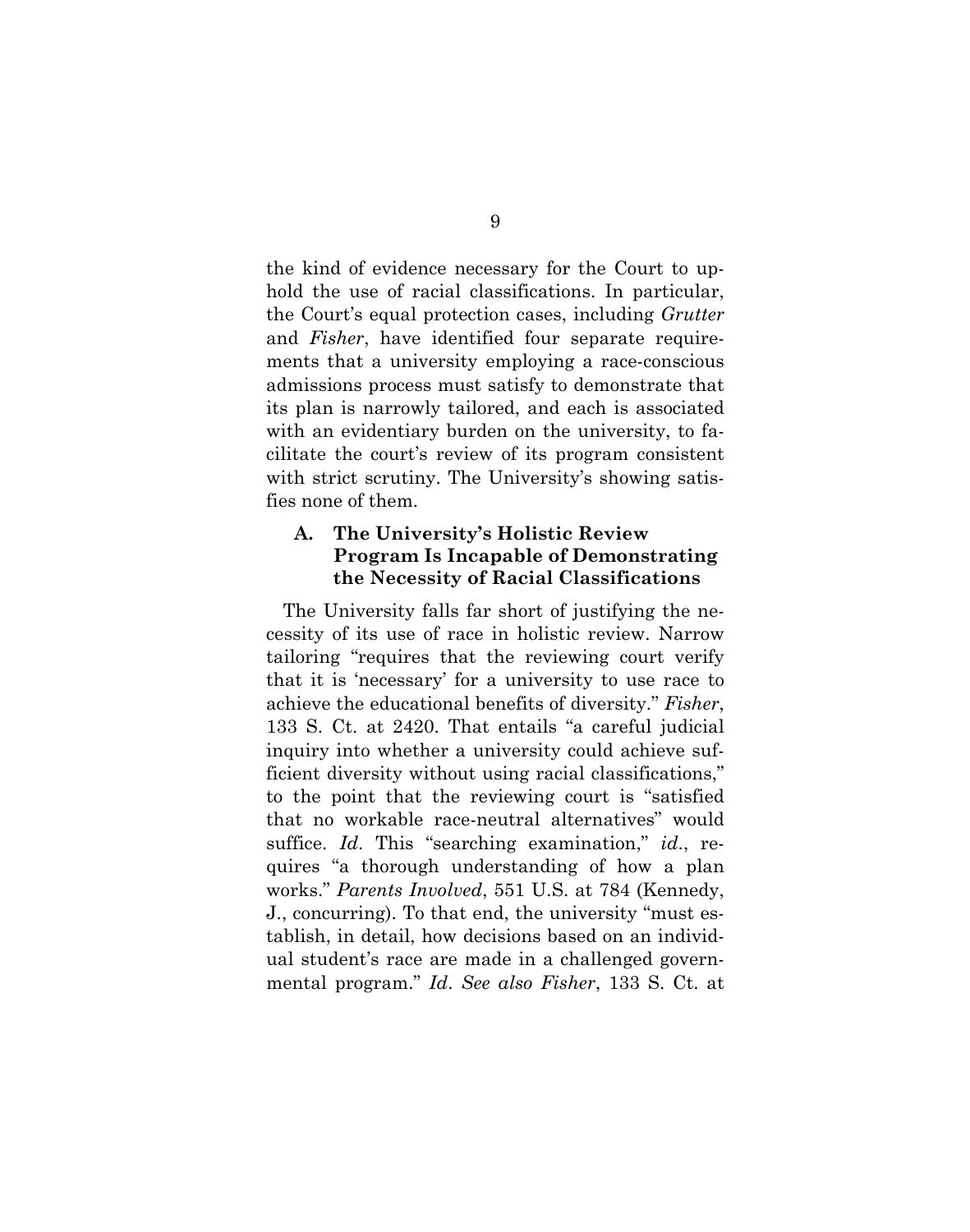2421 (strict scrutiny requires a court to give "close analysis to the evidence of how the process works in practice").

Despite the great emphasis the University places on race in its admissions process, the record is bereft of evidence showing "how and when" it employs racial classifications, as required to support their necessity. *Parents Involved*, 551 U.S. at 784–85 (Kennedy, J., concurring). Indeed, the University's own evidence shows that its holistic review program is structured to avoid any precise "how" or "when." *How* race operates as a "plus" factor is left entirely to application readers—who are free to accord it any weight whatsoever in determining an applicant's personal achievement score—without any specific guidance, training, or oversight. Likewise, application readers are free to determine *when* race will benefit a particular applicant, without guidance, limitation, or oversight. There is no indication that the University's use of race is tethered in any respect to its espoused "diversity within diversity" aim.

This evidence would be sufficient to support a finding that the University's holistic review program is *designed* to treat race in a "far-reaching, inconsistent, and ad hoc manner." *Id*. at 786 (Kennedy, J., concurring). And that would be fatal. *Fisher*, 133 U.S. at 2420.

At the very least, the University has failed to show that "in fact it relies on racial classifications in a manner narrowly tailored to the interest in question." *Parents Involved*, 551 U.S. at 786 (Kennedy, J.,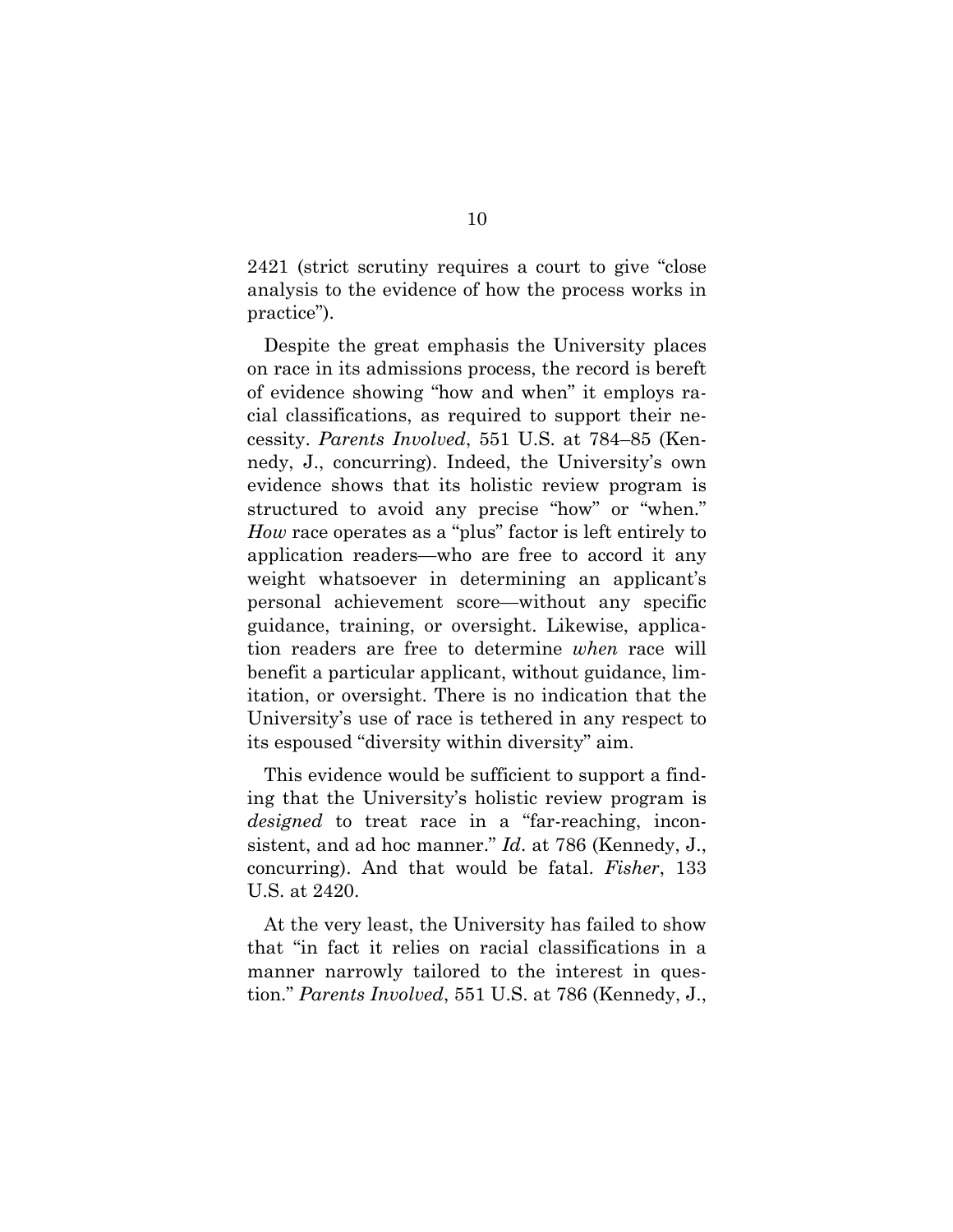concurring). *Parents Involved* illustrates the government's burden in this respect. That case involved a county's student assignment plan that relied on racial classification to allocate slots in certain schools. The county, Justice Kennedy's controlling opinion found, "explained how and when it employs these classifications only in terms so broad and imprecise that they cannot withstand strict scrutiny." *Id*. at 784–85 (Kennedy, J., concurring). For example, it "fail[ed] to make clear…who makes the decisions; what if any oversight is employed; the precise circumstances in which an assignment decision will or will not be made on the basis of race; or how it is determined which of two similarly situated children will be subjected to a given race-based decision." *Id*. at 785. Accordingly, the county was unable to rebut the presumption—presumed because ambiguities must be construed against the state under strict scrutiny—that its use of race was arbitrary. *Id*. at 786. The University's holistic review program suffers precisely the same shortcoming: no one can say precisely how it functions, much less how it serves to further any legitimate purpose, and much less still why it is necessary.

There are grounds for serious doubt on that score. Although the University claims that considering race is necessary to achieve qualitative diversity, it "has not shown that qualitative diversity is absent among the minority students admitted under the raceneutral Top Ten Percent Law." Pet. App. 74a (Garza, J., dissenting). Instead, it asks the Court to assume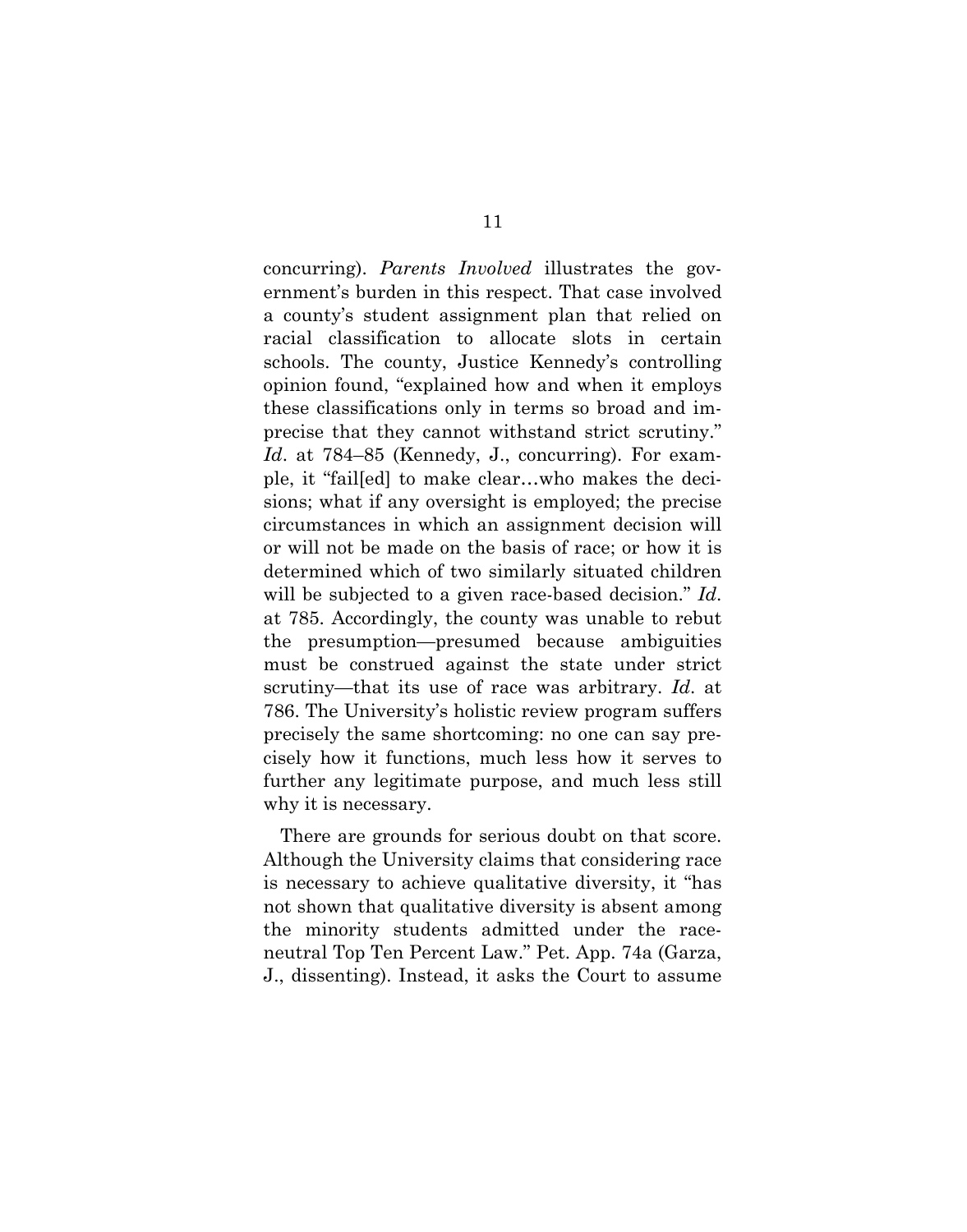that such students are "somehow more homogenous, less dynamic, and more undesirably stereotypical than those admitted under holistic review." *Id*. at 75a. But the burden of proof under strict scrutiny is the government's, and "[w]hen a court subjects governmental action to strict scrutiny, it cannot construe ambiguities in favor of the State." *Parents Involved*, 551 U.S. at 786 (Kennedy, J., concurring).

Moreover, while claiming to evaluate applicants on their academic and personal achievements, as well as race, the University actually admitted substantial numbers of students through its holistic review program who were flagged by its president for special treatment, irrespective of their personal achievement scores. Its own report on this hitherto secret track of holistic review concluded that race and ethnicity were an "important consideration" that resulted in the admission of students with scores and achievements substantially below those of other applicants. In other words, the University uses race in ways that are precisely contrary to its stated aims, confirming that its holistic review process is arbitrary and easily manipulated and that its recently minted "qualitative" diversity rationale is a pretext. By all indications—including the conclusion of the report it commissioned—the University's true motivation is "simple racial politics." *City of Richmond v. J.A. Croson Co.*, 488 U.S. 469, 493 (1989).4

 <sup>4</sup> For background on the University's secret admissions program, see Br. of Cato Inst. in Support of Certiorari at 8–12,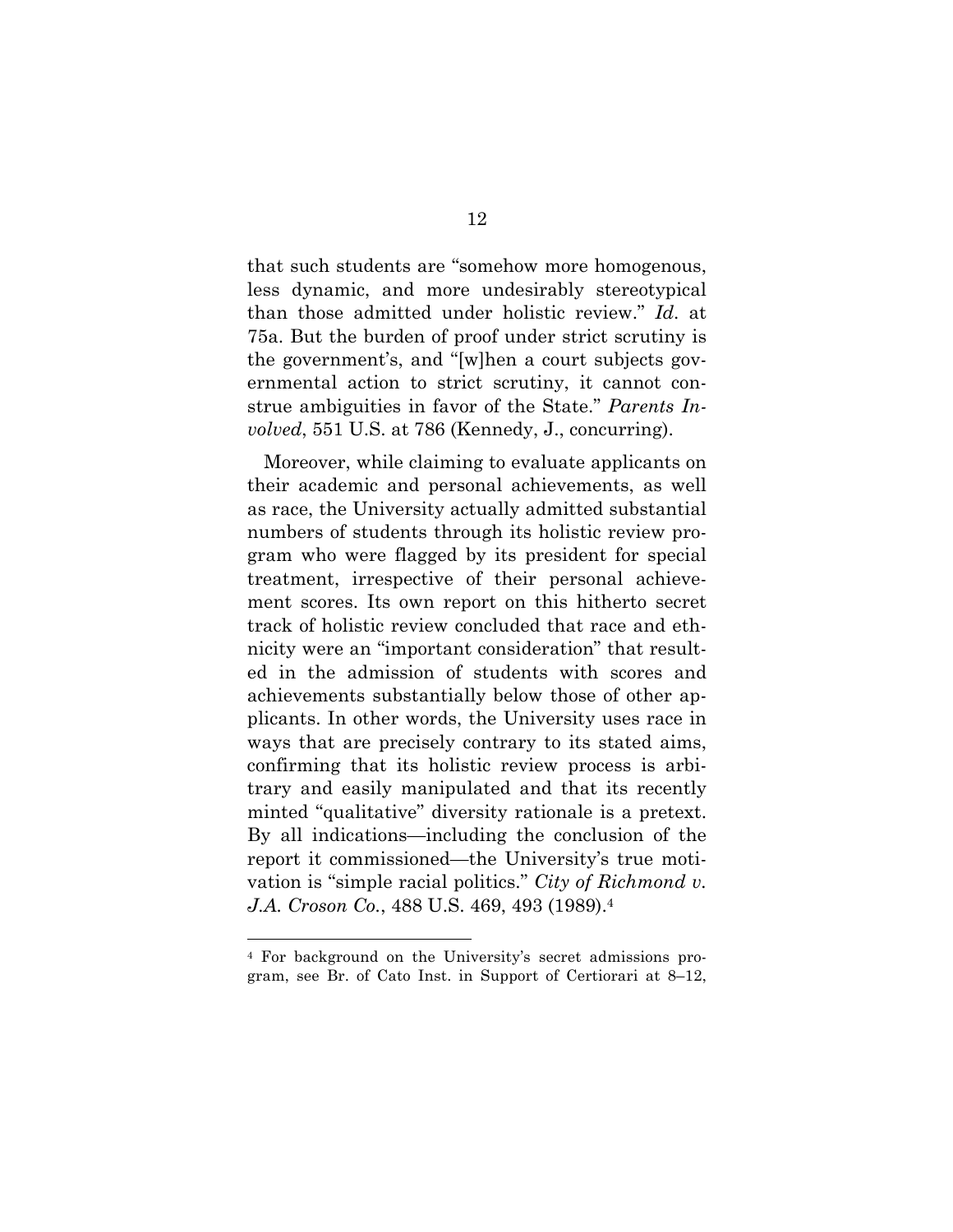Just as the City of Richmond's "random inclusion of racial groups" in the set-aside program at issue in *Croson* "strongly impugn[ed] [its] claim of remedial motivation," 488 U.S. at 506, so too does the University's *ad hoc* use of race in admissions impugn its claim to pursue "qualitative" diversity. There is no basis for the Court to conclude that the University's reasons for using race, as revealed through its practices, "are clearly identified and unquestionably legitimate." *Fisher*, 133 S. Ct. at 2419 (internal quotation marks and alterations omitted).

The "presumptive skepticism of all racial classifications" prohibits a court "from accepting on its face" the government's determination that racial preferences are necessary. *Miller v. Johnson*, 515 U.S. 900, 922 (1995) (citation omitted). Uncritical acceptance of the government's decision to employ preferences "would be surrendering…[the Court's] role in enforcing the constitutional limits on race-based official action." *Id*. This the Court "may not do." *Id*. (citing *Marbury v. Madison*, 5 U.S. (1 Cranch) 137, 177 (1803)).

1

*Fisher v. Univ. of Tx. at Austin*, No. 14-981 (filed March 16, 2015).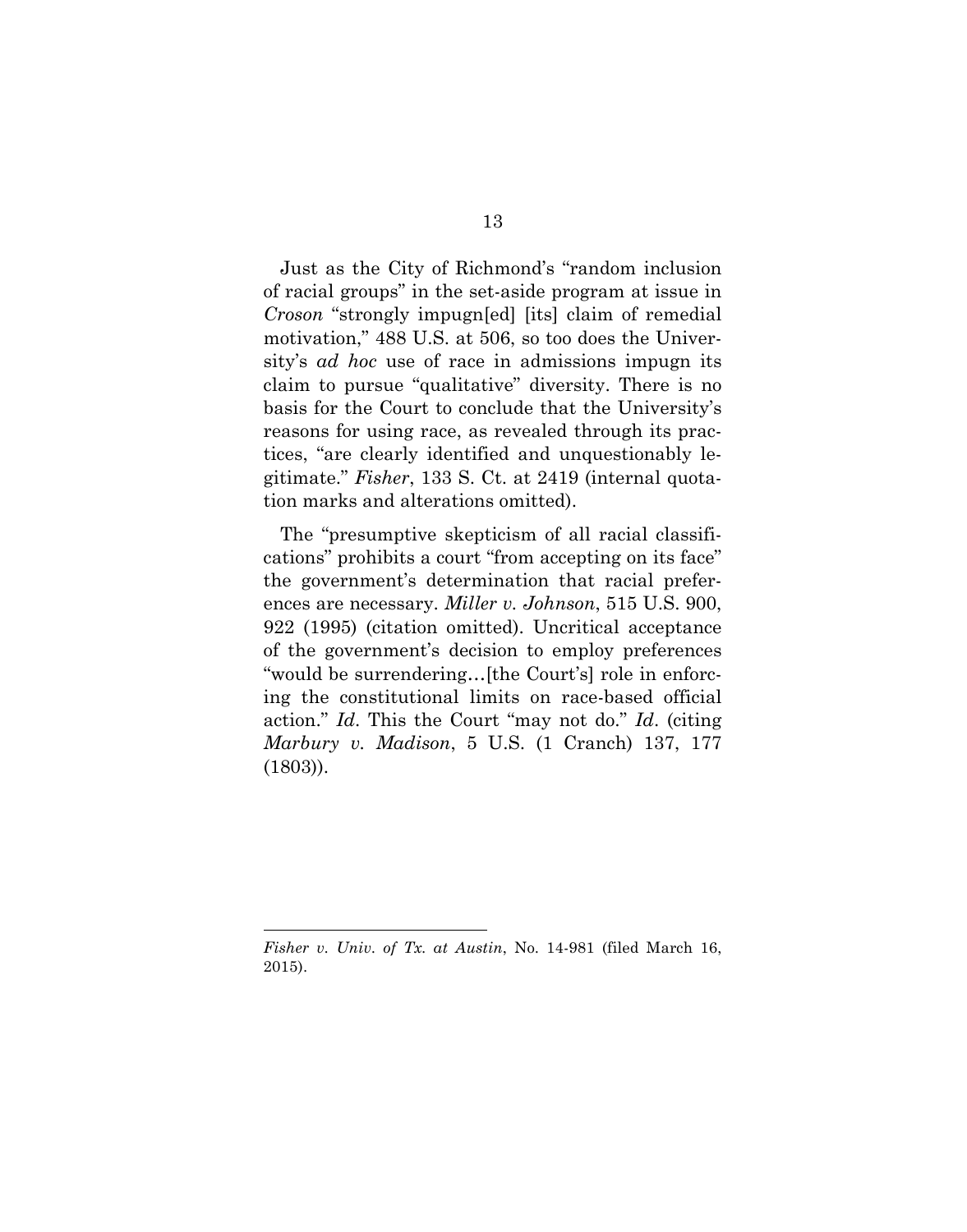## **B. The University's Holistic Review Program Is Incapable of Demonstrating that Its Race-Based Means "Fit" the University's Diversity Goal**

Regardless of whether the University has demonstrated the necessity of racial classifications, it has failed to show that the race-based means it has used "fit" its diversity goal. "Racial classifications are simply too pernicious to permit any but the most exact connection between justification and classification." *Adarand Constructors, Inc. v. Peña*, 515 U.S. 200, 229 (1995) (quoting *Fullilove v. Klutznick*, 448 U.S. 448, 537 (1980) (Stevens, J., dissenting)). Accordingly, even where the government has shown that consideration of race is "necessary," it still must demonstrate "that 'the means chosen *fit* the compelling goal'" it has identified, *Grutter*, 539 U.S. at 333 (quoting *Croson*, 488 U.S. at 493) (emphasis added and alterations omitted), and do so "with greater precision than any alternative means." *Wygant v. Jackson Bd. of Educ.*, 476 U.S. 267, 280 n.6 (1986) (Powell, J.). In other words, the government must "account for the classification system it has chosen," proving "its plan to be narrowly tailored to achieve its own ends." *Parents Involved*, 551 U.S. at 787 (Kennedy, J., concurring). That, in turn, allows the reviewing court "to confront the reality of how the [race-conscious] policy is implemented." *Grutter*, 539 U.S. at 389 (Kennedy, J., dissenting).

The substantive requirement of proper fit therefore imposes an evidentiary burden on a government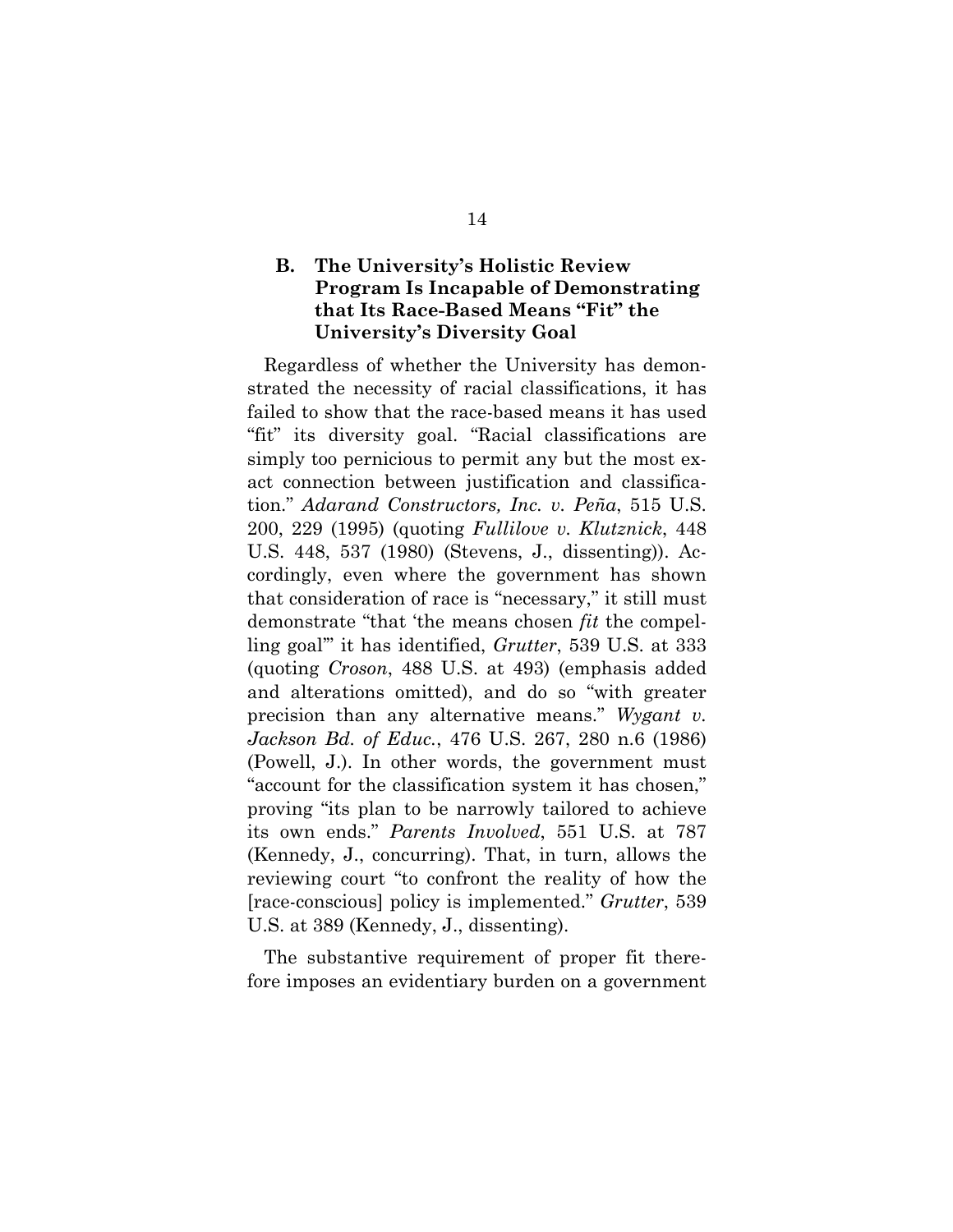entity seeking to defend its use of race. In general, narrow tailoring requires that "that the size of racial preferences used in affirmative action programs should be the minimum necessary to achieve the compelling government interest." Ian Ayres & Sydney Foster, Don't Tell, Don't Ask: Narrow Tailoring After *Grutter* and *Gratz*, 85 Tex. L. Rev. 517, 521 (2007). That requirement ensures that a raceconscious program is "the 'least restrictive alternative' and 'work the least harm possible' on nonpreferred racial groups so as not to impose an undue burden on them." *Id*. at 523 (quoting, respectively, *Fullilove*, 448 U.S. at 508 (Powell, J., concurring), and *Regents of the Univ. of Cal. v. Bakke*, 438 U.S. 265, 308 (1978) (Powell, J.)). Logically, then, "quantification of some sort is a necessary prerequisite of being able to test whether racial preferences are narrowly tailored to achieve the government's compelling interest." *Id*. at 520. At a minimum, in order to facilitate "rigorous judicial review, with strict scrutiny as the controlling standard," a raceconscious admissions program must be "supported by empirical evidence." *Grutter*, 539 U.S. at 388 (Kennedy, J., dissenting). *See also id.* at 381–85 (Rehnquist, C.J., dissenting) (analyzing statistics regarding challenged program to determine "fit").

The University's holistic review program satisfies none of this. Its use of race is completely divorced from its stated goal of achieving "qualitative" diversity. This is true as to the operation of the program itself—which uses race in an arbitrary fashion, with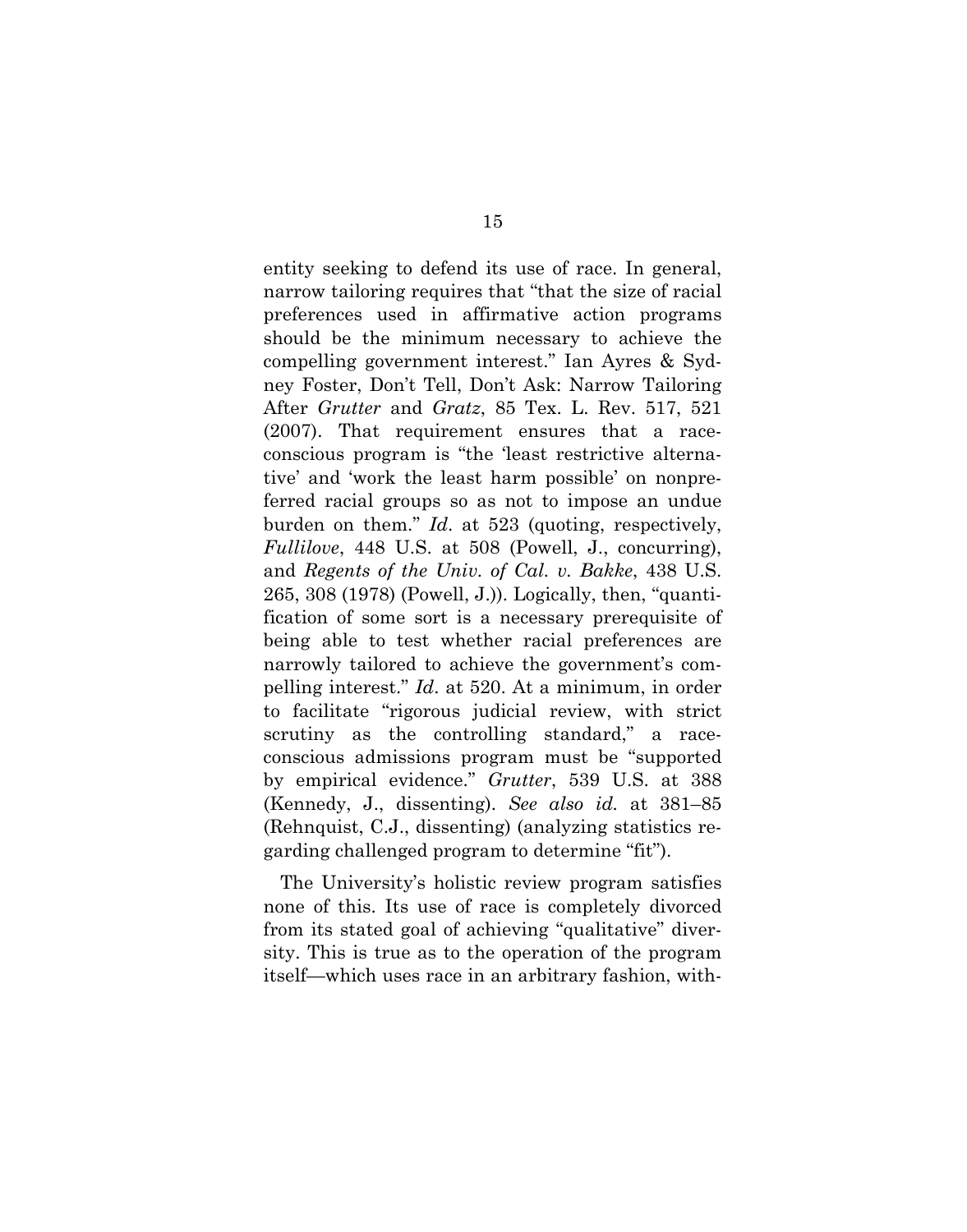out respect to the University's stated diversity goal. And it is true of the University's choice to design a program that is incapable of monitoring, evaluation, or even identifying afterwards which applicants were benefited by consideration of race or admitted due to race. This lack of quantification can only exacerbate the program's arbitrariness. *See* Ayres & Foster, *supra*, at 568–69 (explaining how "lack of transparency invites more arbitrary admissions decisions" and allows "individual admissions officers [to] make admissions decisions that are relatively more inconsistent").

It also means that the University has no way to demonstrate that its race-based holistic review program is advancing its diversity goal, no way to make required adjustments that would improve the program's fit, and no way to demonstrate that it is applying racial preferences no larger than necessary or that the contours of its program are less restrictive and less burdensome than other possible designs. For that reason, the record contains no evidence that the University's approach to awarding racial preferences advances any diversity goal, let alone that it advances the University's specific "qualitative" diversity goal in a meaningful and narrowly tailored fashion.

Absent such empirical evidence, the Court has no basis to assure itself that the "connection between justification and classification" is, as required, "exact." *Adarand*, 515 U.S. at 220 (quoting *Fullilove*, 448 U.S. at 537 (Stevens, J., dissenting)).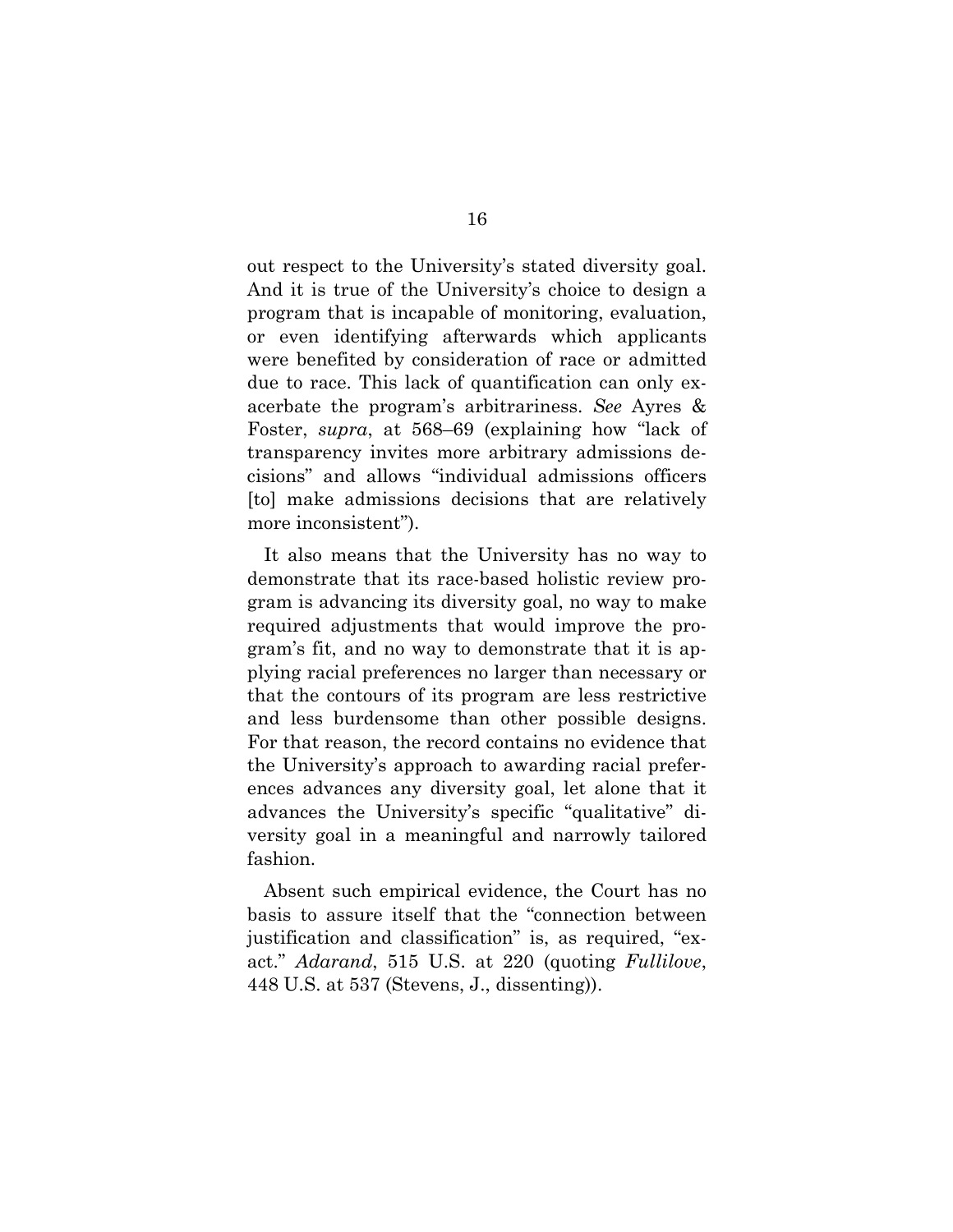## **C. The University Cannot Show that Its Holistic Review Program Provides Individualized Consideration to Every Applicant**

Although the University's holistic review program might appear, despite any other flaws, to at least provide for individualized consideration of applicants, the record does not actually support that point.

Under narrow tailoring, it is "the University's obligation to demonstrate, and the Judiciary's obligation to determine, that admissions processes 'ensure that each applicant is evaluated as an individual and not in a way that makes an applicant's race or ethnicity the defining feature of his or her application.'" *Fisher*, 133 S. Ct. at 2420 (quoting *Grutter*, 539 U.S. at 337). Put differently, a university "cannot 'insulat[e] each category of applicants with certain desired qualifications from competition with all other applicants.'" *Grutter*, 539 U.S. at 334 (quoting *Bakke*, 438 U. S. at 315 (Powell, J.)). Instead, it must "giv[e] serious consideration to all the ways an applicant might contribute to a diverse educational environment." *Id*. at 337. "The importance of this individualized consideration in the context of a race-conscious admissions program is paramount." *Grutter*, 539 U.S. at 337. *See also Bakke*, 438 U.S., at 318 n.52 (Powell, J.) (identifying the "denial…of th[e] right to individualized consideration" as the "principal evil" of the medical school's admissions program).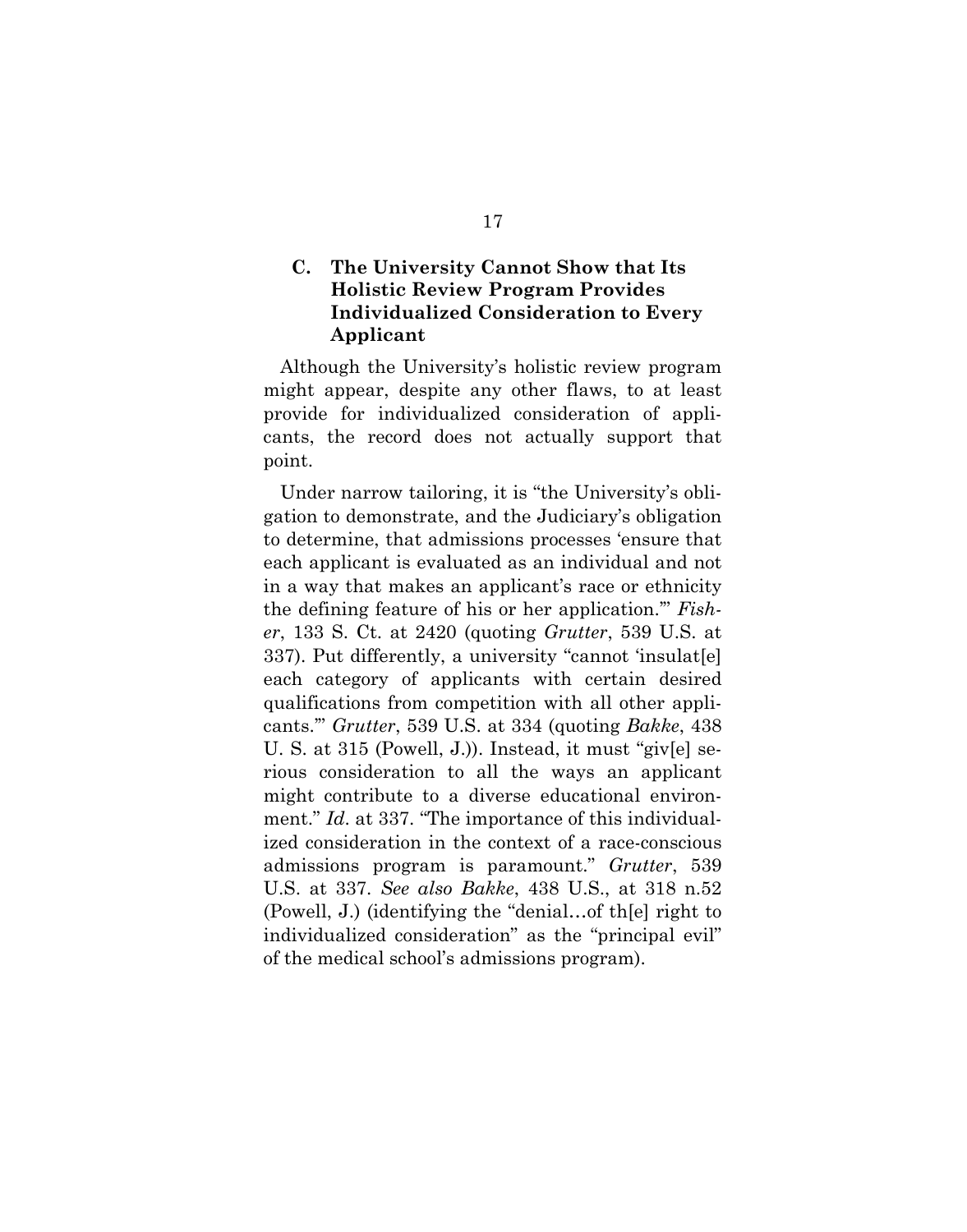Due to the black-box nature of the holistic review process, the University cannot show that its admissions readers do not treat race as "the defining feature" of applications. *Fisher*, 133 S. Ct. at 2420 (citation omitted). The weight accorded to race as a "plus" factor is entirely at the discretion of the reader, and there is no way to ascertain whether it amounts to a thumb or a brick on the scale in calculating any given applicant's personal achievement score. Because admissions are based on a combination of scores reflecting personal and academic achievement, giving substantial weight to race can overwhelm other factors in admission—which would effectively insulate applicants receiving racial preferences from competing with other applicants. Holistic review is uniquely susceptible to such manipulation and can be an effective cover for improper use of race. *See infra* § III. Lacking evidence of both how its application readers award racial preferences and the results of its use of racial preferences, the University has no ability to demonstrate that "each applicant is evaluated as an individual and not in a way that makes an applicant's race or ethnicity the defining feature of his or her application." *Fisher*, 133 S. Ct. at 2418 (quoting *Grutter*, 539 U.S. at 334). *See also Grutter*, 539 U.S. at 393 (Kennedy, J., dissenting) (describing university's burden to adopt "sufficient procedures" that guarantee "individual consideration" for "each applicant").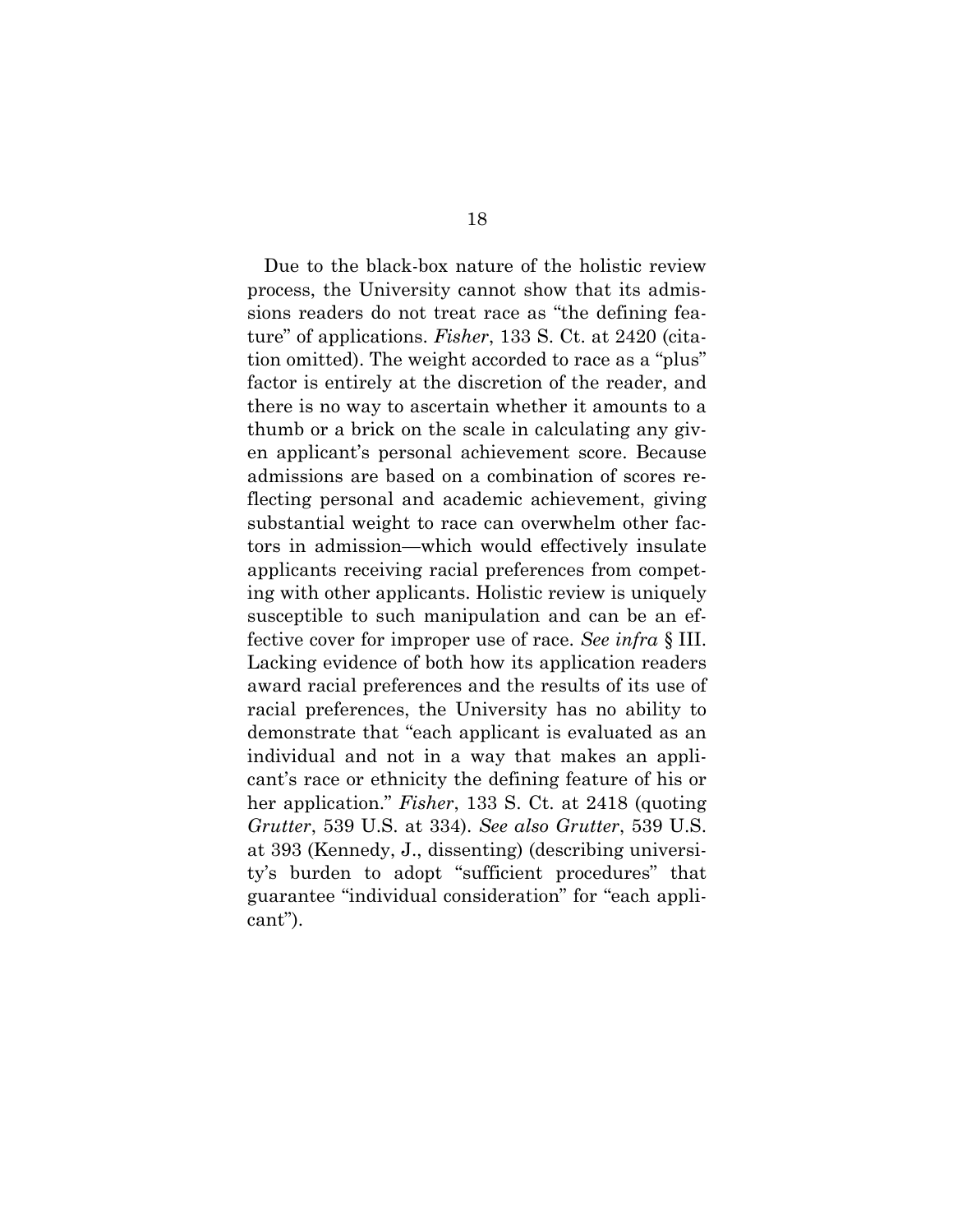## **D. The University's Holistic Review Program Frustrates Accountability and Transparency**

Finally, the University's holistic review program undermines the kind of public accountability and transparency that the Court has identified as the hallmark of a permissibly tailored race-conscious plan.

Public understanding and oversight go hand in hand with proper narrow tailoring, which forces government to consider race-neutral alternatives in good faith. Conversely, absent searching review that forces them to confront the necessity of race-based measures, university administrators "have few incentives to make the existing minority admissions schemes transparent." *Grutter*, 539 U.S. at 394 (Kennedy, J., dissenting). The same cloak of complexity that can be employed to shield improper consideration of race, *see Parents Involved*, 551 U.S. at 785–86 (Kennedy, J., concurring), similarly serves to frustrate public understanding that might force improvement through the mechanism of enlightened self-government, rather than through the imperfect means of litigation. Where "programs have not been openly adopted and administered…. they have not benefited from the scrutiny and testing of means to ends assured by public deliberation." Drew S. Days, III, *Fullilove*, 96 Yale L.J. 453, 458–59 (1987).

No such scrutiny is possible here. The University's holistic review program is a black box providing the public and potential applicants with no information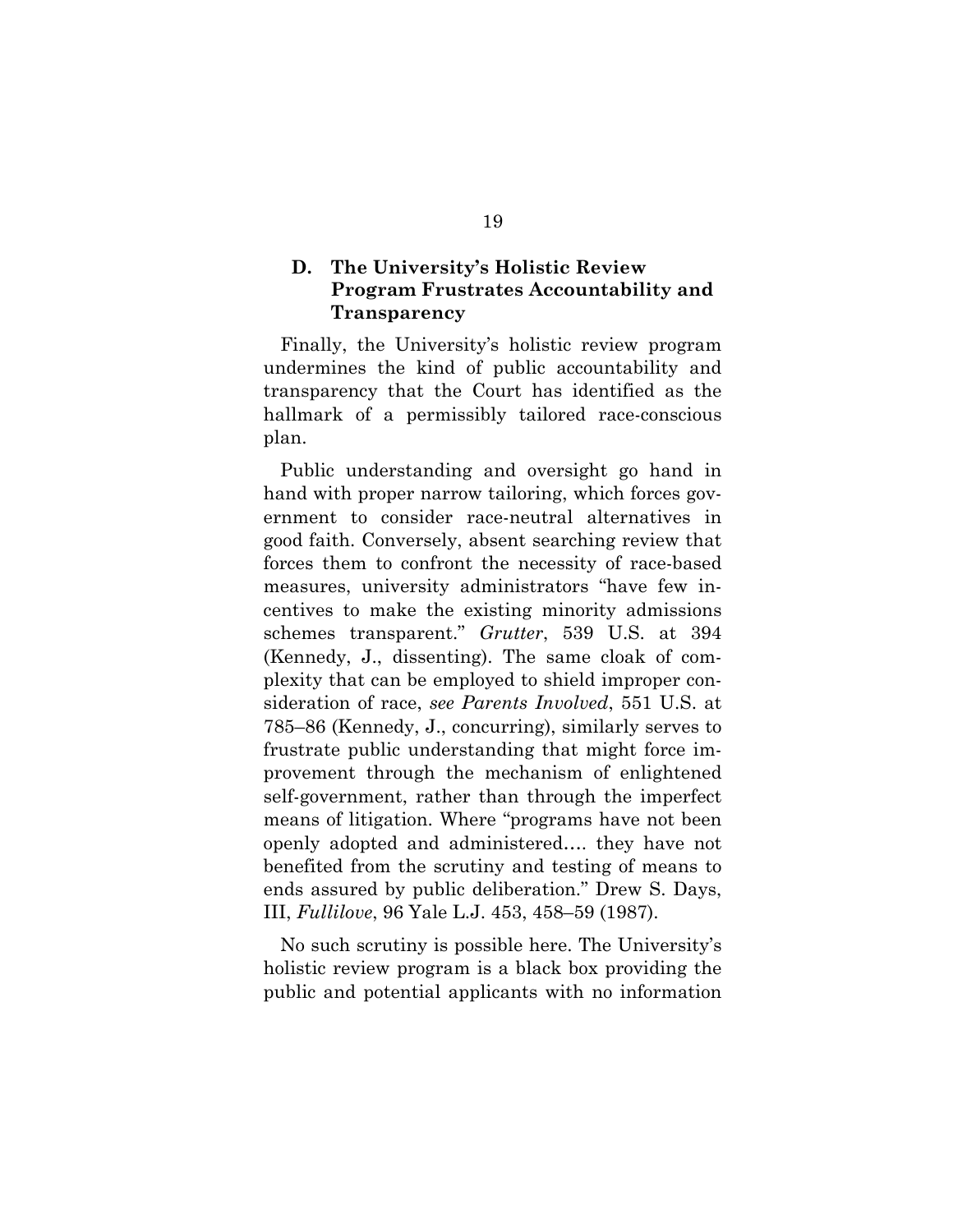on the extent to which race matters in admissions. University officials are cagey in answering even the most straightforward questions, such as the circumstances where race counts as a "plus," J.A. 220a (refusing to answer question); the weight given to race, J.A. 219a–20a, 342a (it's "contextual"); and how using race as a "plus" for applicants of particular races affects applicants from nonpreferred racial groups, J.A. 262a–65a (denying that giving a benefit to one applicant negatively impacts the prospects of other applicants competing for the same slots). In its public communications, as in its court filings, the University wields "holistic review" as a shield to hide what it is doing, obscure the role of race in admissions, and frustrate scrutiny of its admissions program.

When the use of racial classifications extends beyond what is necessary and narrowly tailored, the "unhappy consequence" is "to perpetuate the hostilities that proper consideration of race is designed to avoid." *Grutter*, 539 U.S. at 394 (Kennedy, J., dissenting). "Classifications based on race carry a danger of stigmatic harm. Unless they are strictly reserved for remedial settings, they may in fact promote notions of racial inferiority and lead to a politics of racial hostility." *Croson*, 488 U.S. at 493. Instead of promoting inclusiveness and cross-racial understanding, they may bring about the perverse result of "reinforc[ing] common stereotypes holding that certain groups are unable to achieve success without special protection based on a factor having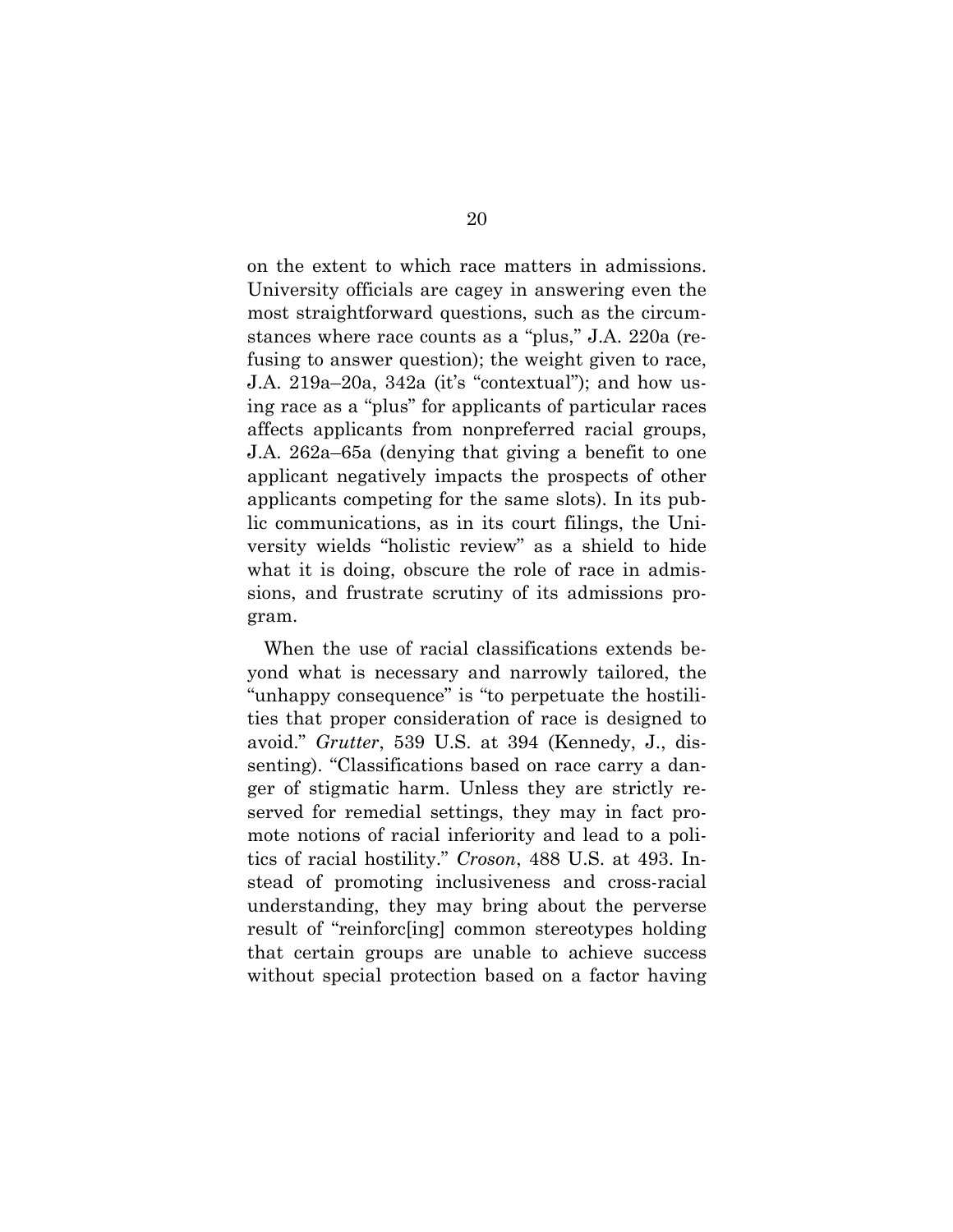no relation to individual worth." *Bakke*, 438 U.S. at 298 (Powell, J.).

In these ways, unnecessary or otherwise arbitrary racial preferences serve to undermine the rich diversity that *Bakke* and *Grutter* sought to promote.

\* \* \*

"[I]t is for the courts, not for university administrators, to ensure that 'the means chosen to accomplish the government's asserted purpose must be specifically and narrowly framed to accomplish that purpose.'" *Fisher*, 132 S. Ct. at 2420 (quoting *Grutter*, 539 U.S. at 333) (alterations omitted). With respect to the University's holistic review program, that task "is almost impossible" due to the University's failure to link that program to its stated diversity goal in any way. *Compare Croson*, 488 U.S. at 507. Because establishing that its means are properly tailored was the University's burden, that deficiency is fatal.

## **II. Holistic Review Can Serve as a Cover for Illegitimate or Unnecessary Use of Race**

The University of Texas's apparent belief that it may implement preferences through an opaque, arbitrary, unmeasurable, and unreviewable program so long as it pays lip service to diversity and individualized consideration through holistic review is understandable. It, like many other schools, viewed *Grutter* as a blanket endorsement of race-based ho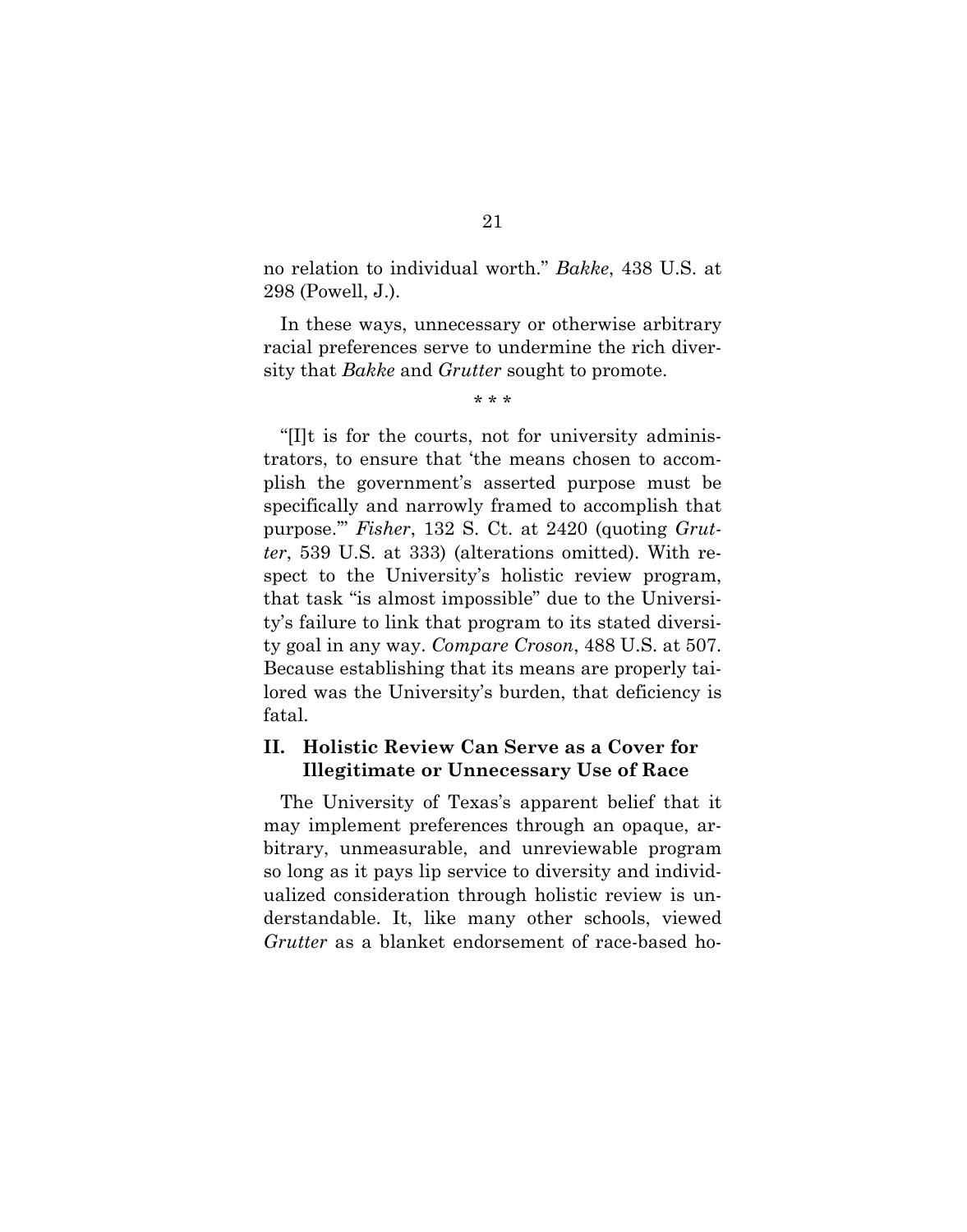listic review—no matter the particulars of strict scrutiny.<sup>5</sup> And like other schools, it thereby "made race a more pervasive and heavily weighted factor, introduced racial discrimination among preferred minorities, and thoroughly subordinated socioeconomic diversity to racial diversity." Richard Sander & Stuart Taylor, Mismatch: How Affirmative Action Hurts Students It's Intended to Help, and Why Universities Won't Admit It 212–13 (2012). In this respect, "*Bakke* and *Grutter* [have been] completely ineffective in accomplishing their declared objective of ending 'racial balancing,' mechanical use of racial preferences, and efforts to entrench preferences for the long term." *Id*. at 214.

Justice Kennedy presciently identified this risk, faulting the *Grutter* majority for "nullify[ing] the essential safeguard Justice Powell insisted upon as the precondition of the approval[,]… rigorous judicial review[] with strict scrutiny as the controlling standard." 539 U.S. at 388 (Kennedy, J., dissenting). The primary consequence of *Grutter* has been the widespread adoption of race-based admission programs that elevate form (holistic review) over substance (narrow tailoring with respect to necessity and fit). In other words, schools like the University of Texas favor holistic review precisely because it shields their use of unnecessary and untailored racial pref-

 <sup>5</sup> *See, e.g.*, S.J.A. 15a ("The major requirement of [*Grutter*] is that students be considered individually and holistically.").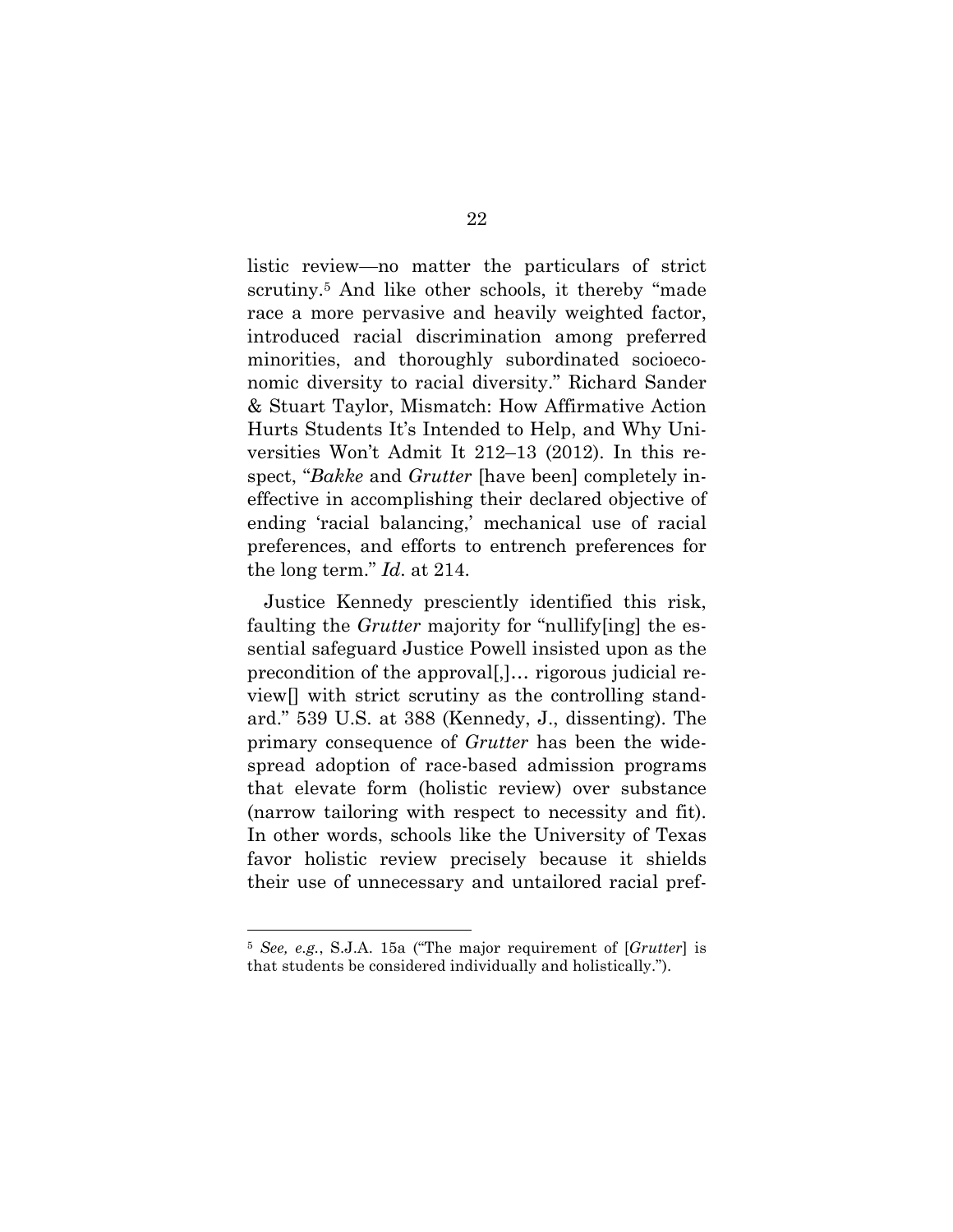erences from the type of rigorous oversight that might enforce compliance with strict scrutiny.

Comprehensive research indicates that holistic review is being abused in just that fashion. A survey of the admissions practices of dozens of the nation's most selective schools found that most of these institutions "group applicants into 'pools,' based on their personal characteristics," including "minority status," and that "applicants are then chosen in comparison to others within their pool, but are no longer compared to applicants outside their pool." Rachel Rubin, Ph.D., Who Gets In and Why? An Examination of Admissions to America's Most Selective Colleges and Universities, International Education Research, vol. 2, issue  $2(2014)$ , at  $2.6$  Certain pools, including those of prospective "students who are nonwhite U.S. citizens," receive special preference, and "[f]or everyone else…it is essentially a fierce competition, based on academic merit, for a finite number of spots." *Id*. at 11. "The most notable 'losers' of pooling are low-income students who are not considered an under-represented minority." *Id*. at 13.

As the author explains, this kind of racial balancing can be and is accomplished in the context of holistic review programs that purport to consider race as only one among many factors and never as a defining factor:

 <sup>6</sup> Available at

http://www.todayscience.org/IER/article/ier.v2i2p01.pdf.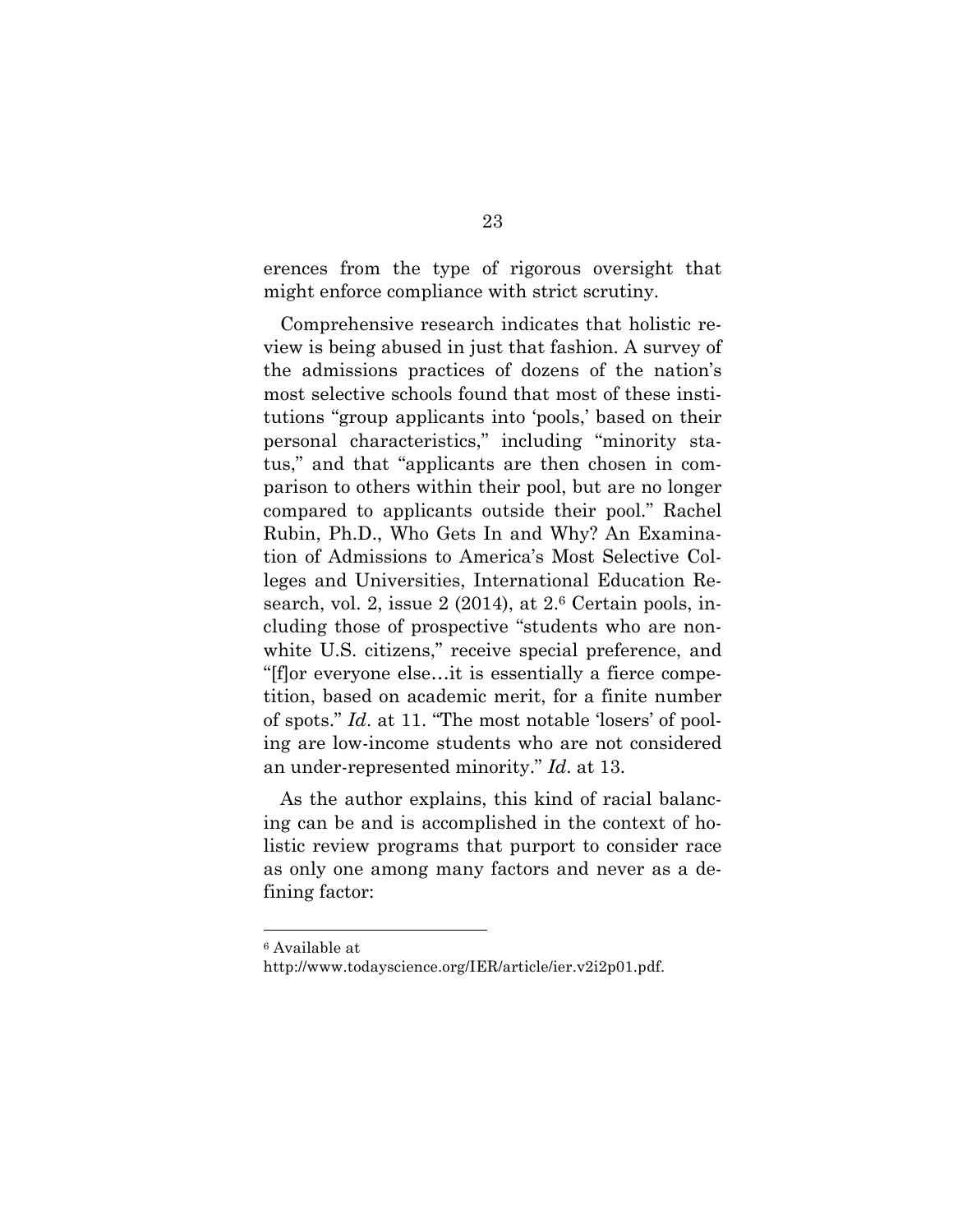[P]ostsecondary institutions will use any means legally available to meet their objectives. Considering that quotas for certain subgroups are no longer legal, colleges often fulfill their objectives via different matrices and criteria for subgroups of students. While these various matrices and criteria are clear to admissions officers, the disparities between the mean scores of different subgroups may cause the general public to question why one person with a 2400 SAT was not admitted while a student with a 2300 was. The important lesson to remember is that, from the institutional-end, the application process is neither random nor uninformed, and that a great deal of thought and precision goes into determining how to assess applicants.

*Id*. at 13–14. In other words, not only can holistic review be manipulated to achieve particular racial outcomes, but admissions officials were willing to admit to a researcher that this is what they are doing. For example, as the study's author explained in an interview, if black admissions are lower than the target set by admissions officials, their response is: "let's look at all the black students again and see what we can come up with, where can we find merit in these applications." Scott Jaschik, How They Re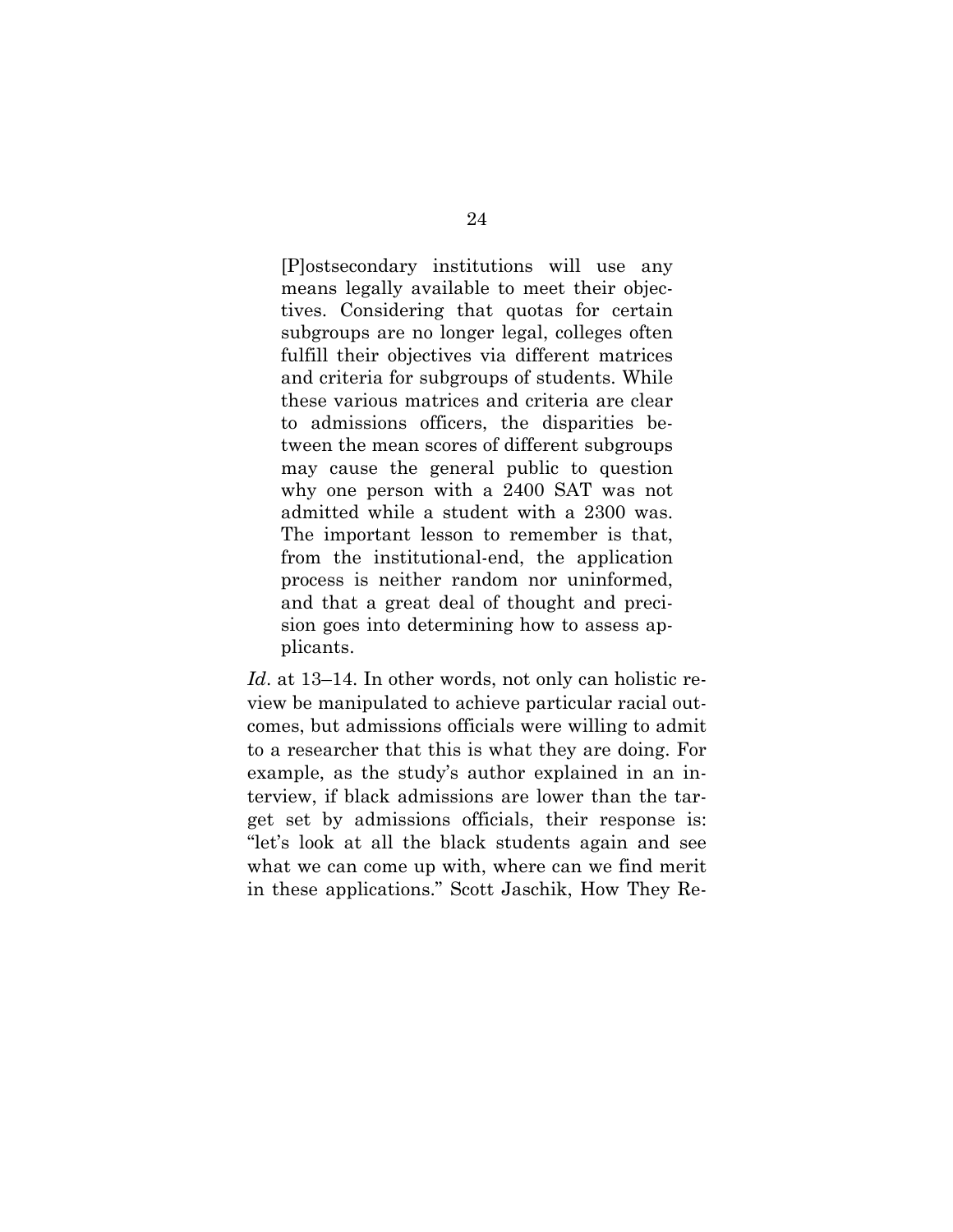ally Get In, Inside Higher Ed, April 9, 2012.7 As a practical matter, this is how race-conscious holistic review actually functions.

Statistical analyses of admissions at schools employing holistic review confirm as much. The University of Wisconsin, for example, denies that it makes decisions based solely or primarily on race, insisting that it employs a "holistic" process like Texas's that "takes into account a range of factors," only one of which is race.8 But the numbers tell a different story. They show that, in two recent admissions cycles, "UW-Madison rejected 1 black and 3 Hispanics, but 39 Asians and 777 whites, despite having higher test scores *and* class rank compared to the average black admittee." Althea K. Nagai, Ph.D., Racial and Ethnic Preferences in Undergraduate Admissions at the University of Wisconsin-Madison 1 (2011).9 During that time, the probability of admission for a black or Hispanic applicant with the same average test score and class rank as the median black applicant was 100 percent. *Id*. at 2. By contrast, the probability of admission for white and

 <sup>7</sup> Available at

https://www.insidehighered.com/news/2012/04/09/newresearch-how-elite-colleges-make-admissions-decisions.

<sup>8</sup> University of Wisconsin-Madison News, UW-Madison responds to attacks on diversity efforts, http://news.wisc.edu/19754.

<sup>9</sup> Available at http://www.ceousa.org/attachments/article/ 546/U.Wisc.undergrad.pdf,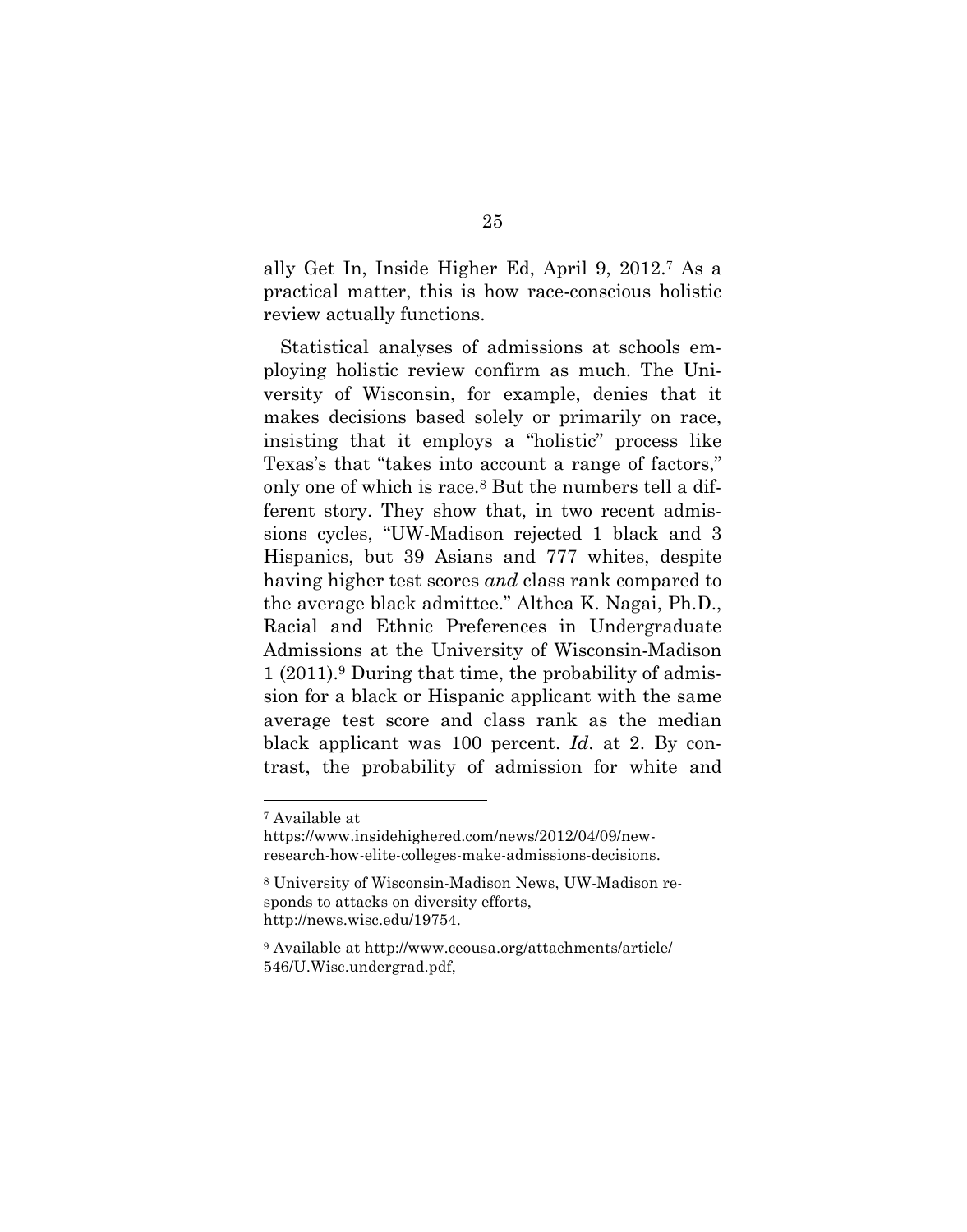Asian applicants with the very same academic credentials was 38 percent and 41 percent, respectively. *Id*.

Likewise, the University of Virginia insists that it evaluates applicants "holistically," considering race as just one among many factors, but the numbers suggest otherwise. *See* David J. Armor, Affirmative Action at Three Universities (2004).10 "For black [Virginia] residents with high school grade point averages from 3.3 to 3.7 and SAT scores from 1051 to 1150, nearly all (86%) were admitted, while only 8% of white students with the same academic qualifications were admitted." *Id*. at 6. As a result, "white applicants with higher grades and test scores are less likely to be admitted than blacks with significantly lower academic credentials." *Id*. at 8.

These are just two examples. There are many more.11 And much attempted research on this topic has been frustrated by schools' refusal to release admissions data. *See, e.g.*, Sander & Taylor, *supra*,

 <sup>10</sup> Available at

https://www.nas.org/images/documents/report\_affirmative\_acti on at three universities.pdf.

<sup>11</sup> *See, e.g.*, Althea K. Nagai, Ph.D., Racial and Ethnic Preferences in Undergraduate Admissions at Two Ohio Public Universities (2011) (Miami University and Ohio State University); Richard Sander, The Consideration of Race in UCLA Undergraduate Admissions (2012) (discussing abuse of holistic review at school forbidden by law from awarding racial preferences); Althea K. Nagai, Ph.D., Racial and Ethnic Preferences in Admission at the University of Arizona College of Law (2011).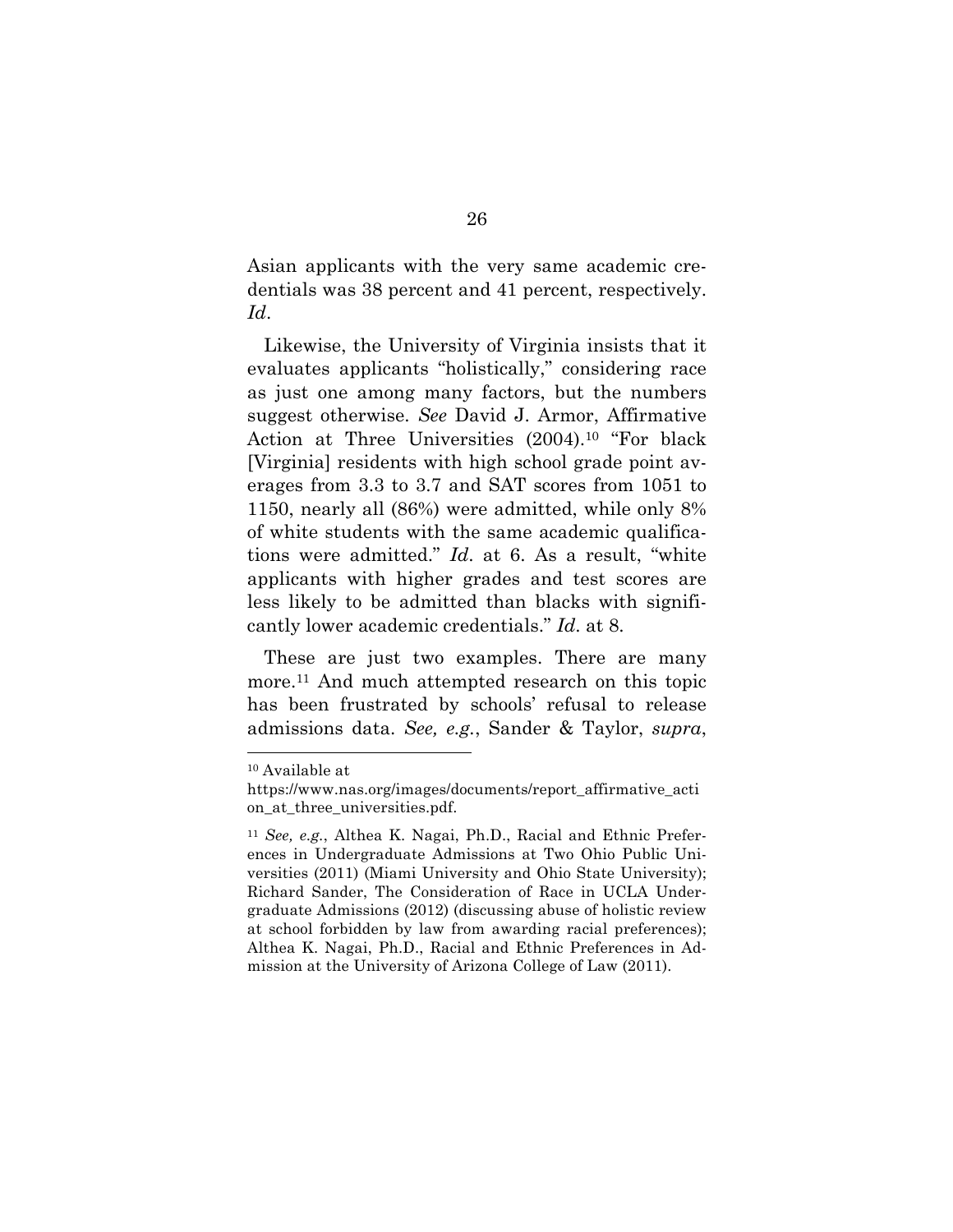at 175, 235; Tim Groseclose, Cheating: An Insider's Report on the Use of Race in Admissions at UCLA 14–15 (2014); Peter Berkowitz, Affirmative Action and the Demotion of Truth, June 24, 2014.12

The abuse of holistic review to evade limitations on the use of race is nothing new. Although Justice Powell in *Bakke* assumed that Harvard College's purportedly "holistic" admissions program would withstand strict scrutiny—the issue was never litigated, Harvard's program not being at issue holistic review at Harvard has a less-than-illustrious history. As Alan Dershowitz describes in a comprehensive history of Harvard's program, what was initially called "character and fitness" review was instituted at Harvard as a less controversial alternative to capping the number of Jewish students admitted to the College. Alan M. Dershowitz & Laura Hanft, Affirmative Action and the Harvard College Diversity-Discretion Model: Paradigm or Pretext?, 1 Cardozo L. Rev. 379, 397 (1979).

As with holistic review programs today, Harvard "purported to be seeking a diverse student body by having its admissions officers consider a variety of both subjective and objective data about each applicant." *Id*. at 399. But "such unlimited discretion makes it possible to target a specific religious or ra-

 <sup>12</sup> Available at

http://www.realclearpolitics.com/articles/2014/06/24/affirmative action and the demotion of truth 123078.html.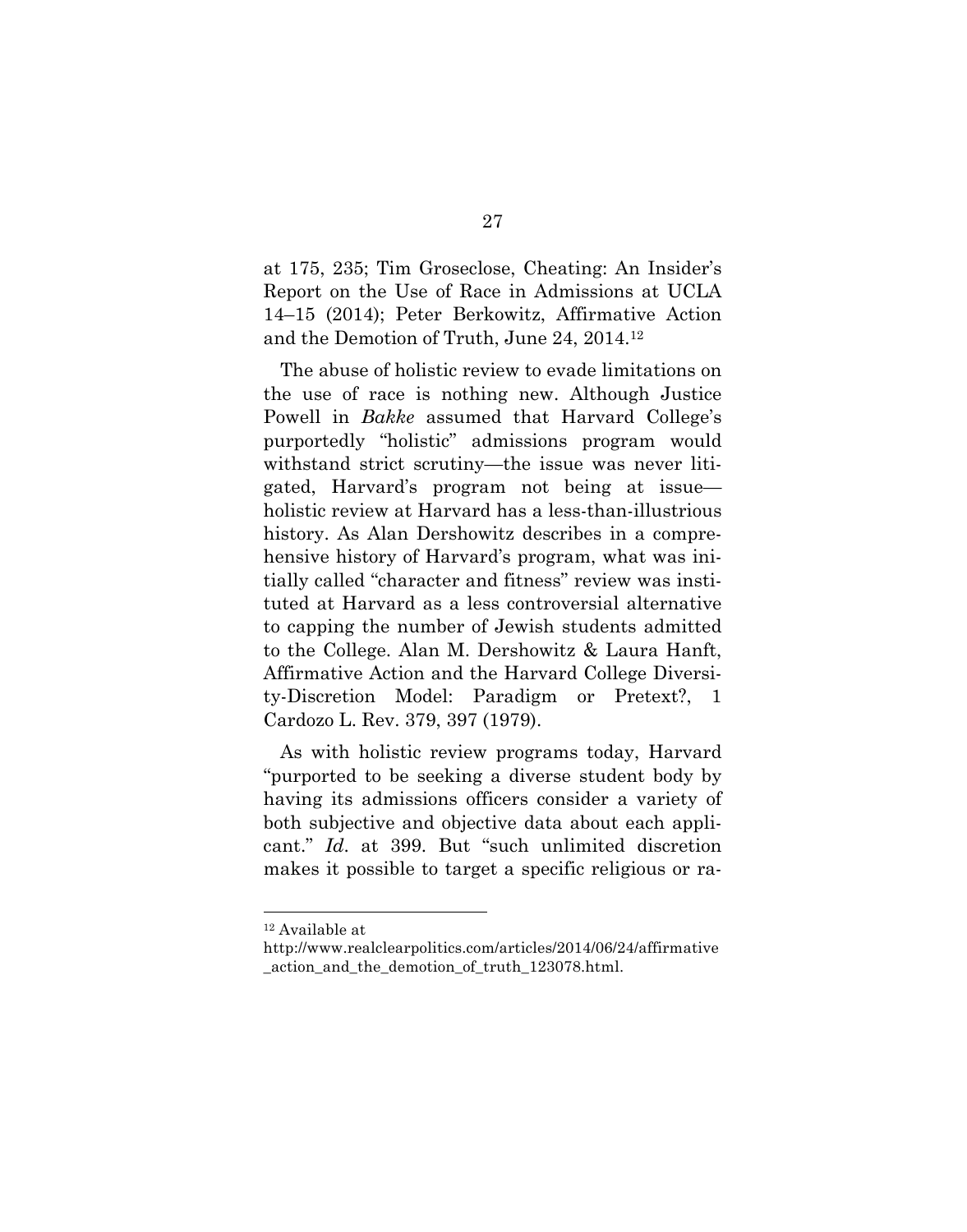cial group," and that's exactly what Harvard did. *Id*. The goal, as Harvard's admissions chair explained at the time, was "to reduce their 25% Hebrew total to 15% or less by simply rejecting without detailed explanation." *Id*. at 397 (quoting letter). It worked: Jewish admissions were effectively capped at that lower level for the next two decades. *Id*. at 398.

Beginning in the 1960s, Harvard used the same system to "increase the number of minority persons in the University and in the professions it feeds." *Id*. at 401. To avoid scrutiny and controversy, it was once again "circumspect about the methods it used to target them or the quantitative factors at work," instead using the language of diversity and holistic review. *Id*. at 402. As a practical matter, however, Harvard was "significantly lowering its traditional academic standards for many minority applicants," making race the defining feature in their admissions, *id*.—the very thing *Bakke* would rule offlimits. 438 U.S. at 317 (Powell, J.).

Evidence suggests that Harvard's holistic review program continues to facilitate forbidden racial balancing. Beginning in the 1980s, Asian numbers at Harvard began to grow quickly, reaching a peak of 20 percent in 1993. Ron Unz, The Myth of American Meritocracy, The American Conservative, Nov. 28, 2012.13 College officials began fretting about the "di-

 <sup>13</sup> Available at

http://www.theamericanconservative.com/articles/the-myth-ofamerican-meritocracy/.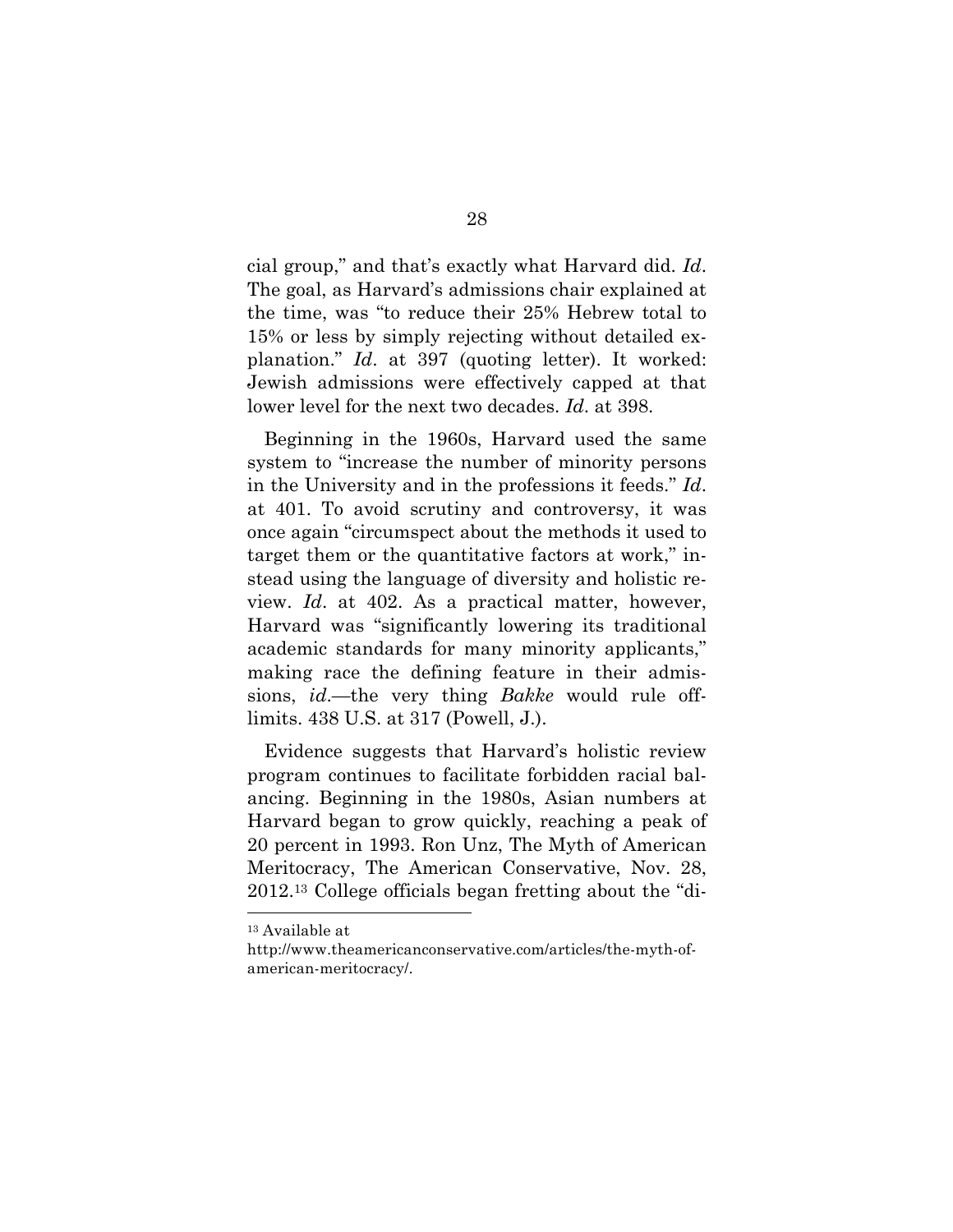versity" of the student body, and "from that year forward, the Asian numbers went into reverse, generally stagnating or declining during the two decades which followed, with the official 2011 figure being 17.2 percent." *Id*. During that same period, the underlying population of Asians in America grew faster than any other racial group, and Asian students' academic achievement also rose sharply, to the point that Asians make up almost 28 percent of National Merit Scholar semifinalists and similar proportions of other elite designations. *Id*. Going by the numbers, Asian-American admitted to Harvard are underrepresented by a factor of half or more relative to the number of applications from Asian-Americans. *Id*. This has led many to conclude that, under the guise of advancing diversity, Harvard's holistic review program discriminates against Asians today in the same way that it discriminated against Jews decades ago. And it's not just Harvard: the same pattern of discrimination against Asian-American applicants is evident at other elite universities that employ holistic review. *See id*. (surveying trends among the Ivy League universities and other elite schools).

By favorably citing Harvard's experience as consistent with its constitutional rule, and by taking Harvard at its word as to how its program actually functioned, *Bakke* inadvertently "legitimated an admissions process that is *inherently capable* of gross abuse and that…*has in fact been deliberately* manipulated for the specific purpose of perpetuating reli-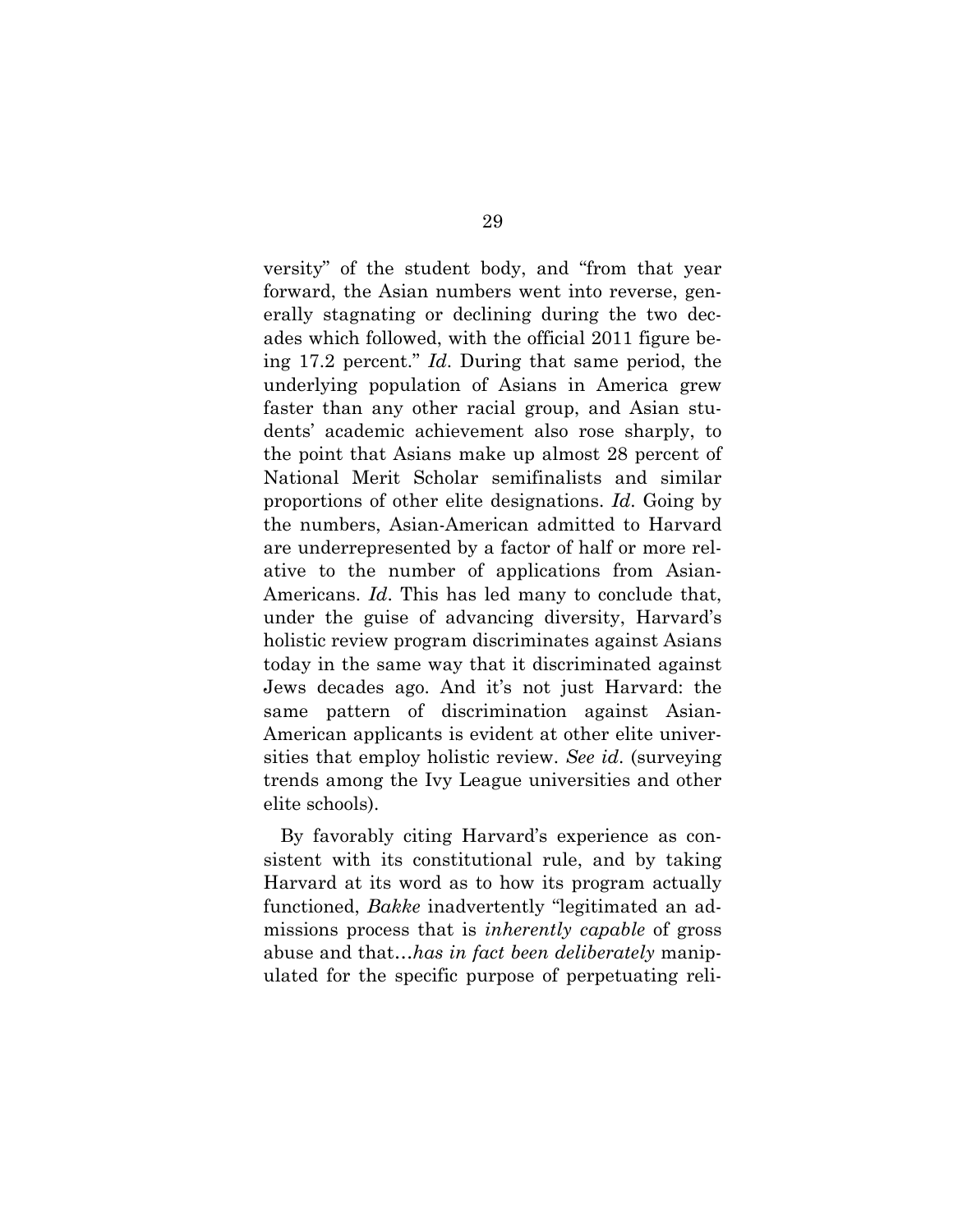gious and ethnic discrimination in college admissions." Dershowitz & Hanft, *supra*, at 385. But Justice Powell's misapprehension as to Harvard-style "holistic" plans is understandable. "The incredible staying power" of diversity-focused holistic review, Dershowitz concluded, "is due as much to the model's marvelous ability to mask genuine institutional criteria, which cannot or will not be publicly articulated, as it is to any deep-seated belief in the value of diversity as an educational desideratum." *Id*. at 404. Even if not all holistic review programs are instituted to achieve forbidden racial outcomes, they are uniquely susceptible to that abuse and adept at obscuring illegitimate purposes—as well as arbitrary racial preferences—behind the language of diversity and their own opaque processes.

Only a decision holding that every race-conscious admissions program—including those based on holistic review—must satisfy strict scrutiny in all respects will put an end to this cynical practice by the University and its peers.

## **III. The Court Should Address Holistic Review in This Case**

While the University's factual circumstances differ from those of other schools, its holistic review process is typical. To correct the widespread misconceptions among university officials regarding the applicability and substance of strict scrutiny in the wake of *Grutter*, the Court should address this aspect of Texas's admissions program.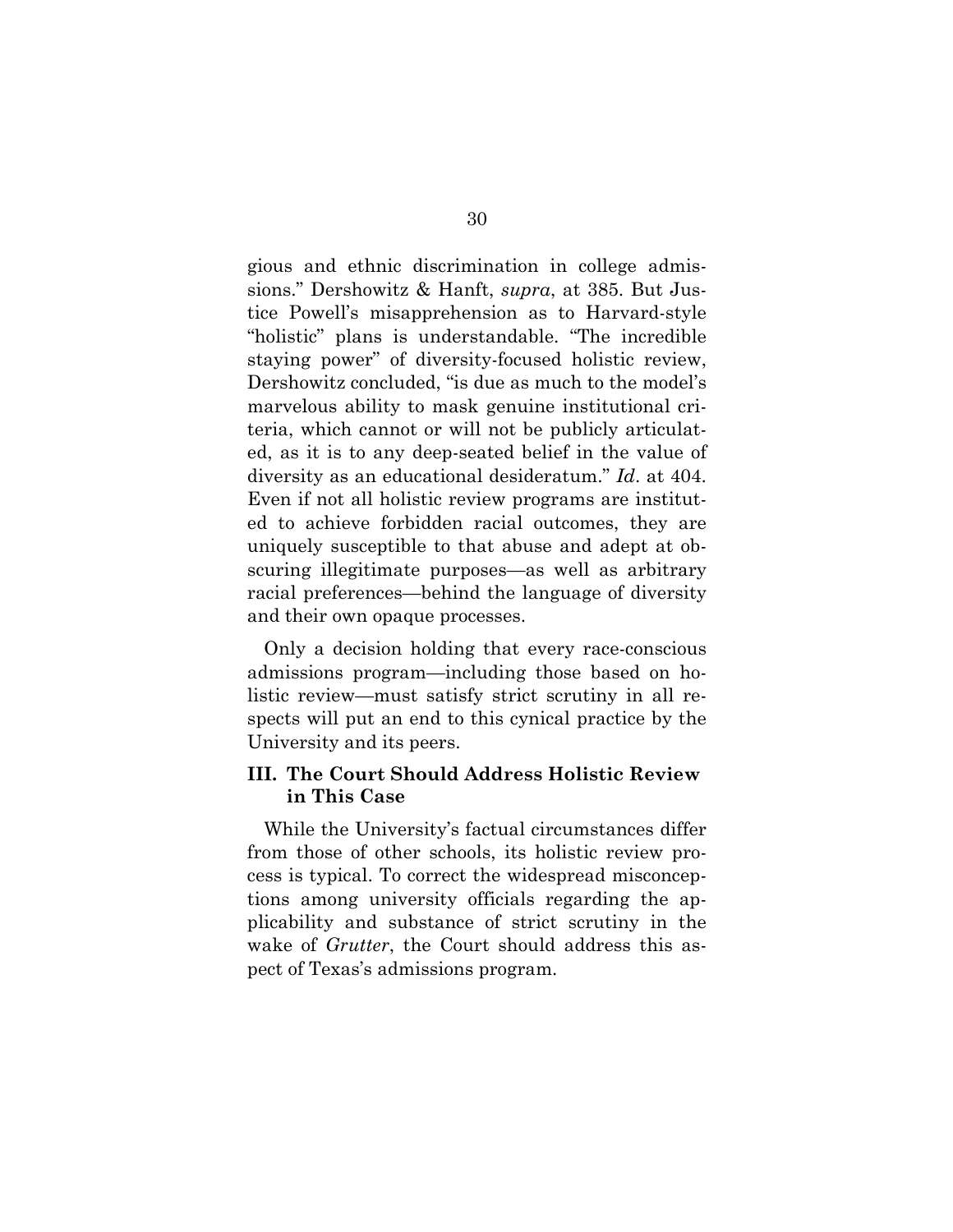To begin with, this issue is properly before the Court. The petitioner's motion for summary judgment, denial of which is under review here, challenged the University to meet its burden to "prove that [its] use of race in its current admissions program employs narrowly tailored measures that further compelling governmental interests." Pls.' Mot. Summ. J., Mem. in Support, *Fisher v. Univ. of Tx. at Austin*, No. 08-cv-263 (W.D. Tex. Jan. 23, 2009), at 7 (quotation marks omitted). *See also id*. at 19–30. The University, in turn, defended its holistic review program, arguing that it compared favorably to that upheld in *Grutter*. Defs.' Mot. Summ. J., Mem. in Support, *Fisher v. Univ. of Tx. at Austin*, No. 08-cv-263 (W.D. Tex. Feb. 23, 2009), at 10–14. The court of appeals concurred in that view, upholding the University's plan in part on that basis. Pet. App. 39a, 51a. Judge Garza disagreed with that conclusion, arguing that the court was "obligated to consider the particular challenged race-conscious program on its own terms." Pet. App. 83a. And the issue is encompassed by the question presented here, whether the University's program is supportable "under this Court's decisions interpreting the Equal Protection Clause of the Fourteenth Amendment." Pet. at i.14

A decision that answers that question narrowly such as by focusing on the necessity of racial classifi-

 <sup>14</sup> And the Court may, if it believes further briefing is warranted, set this case for reargument and direct the parties to specifically address the University's holistic review process.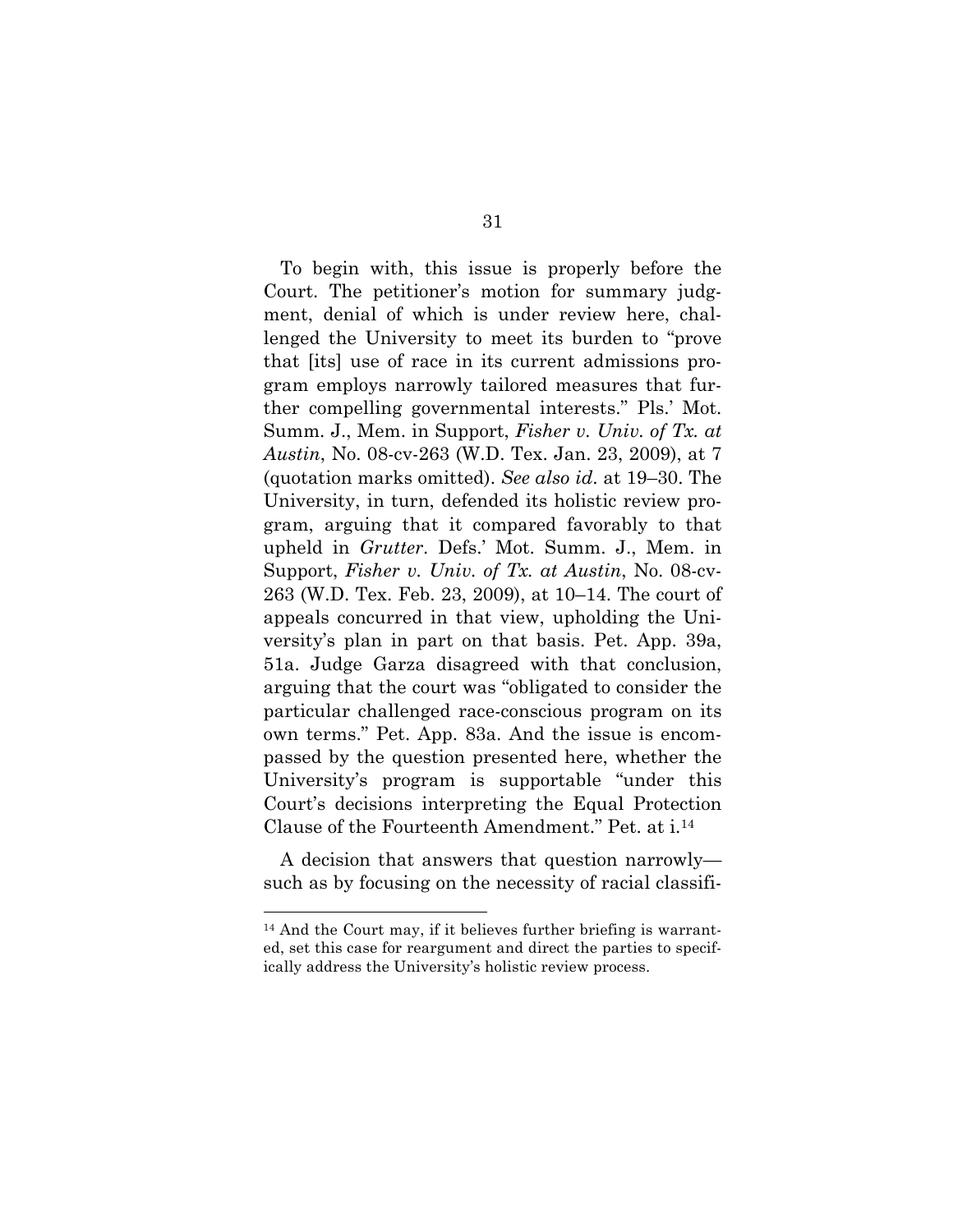cations to achieve "qualitative" diversity in the context of Texas's Top Ten Percent Law—may provide only limited guidance to other universities and the lower courts. In certain respects, the University's factual circumstances are unique: it is an elite public university, it fills a large proportion of its seats through the race-neutral Top Ten Percent Law, and the operation of that law ensures broad diversity in every dimension. While there are other elite public universities, they are not subject to laws providing for the automatic admission of certain students, and they exercise commensurately more discretion in admissions. A decision that responds only to Texas's unique circumstances—that it has no conceivable need for racial preferences to achieve broad diversity—could perversely have little impact on the practices of schools that subject *all* applicants to racebased holistic review.

Such a decision would also risk deterring other jurisdictions from adopting race-neutral measures to increase diversity similar to Texas's Top Ten Percent Law. University officials and their legislative supporters would recognize that even experimenting with such programs could make them targets for litigation seeking to eradicate any remaining use of racial preferences. This, too, would be a perverse result, given the emphasis the Court has placed on "serious, good faith consideration of workable raceneutral alternatives." *Fisher*, 133 S. Ct. at 2420 (quoting *Grutter*, 539 U.S. at 339–40).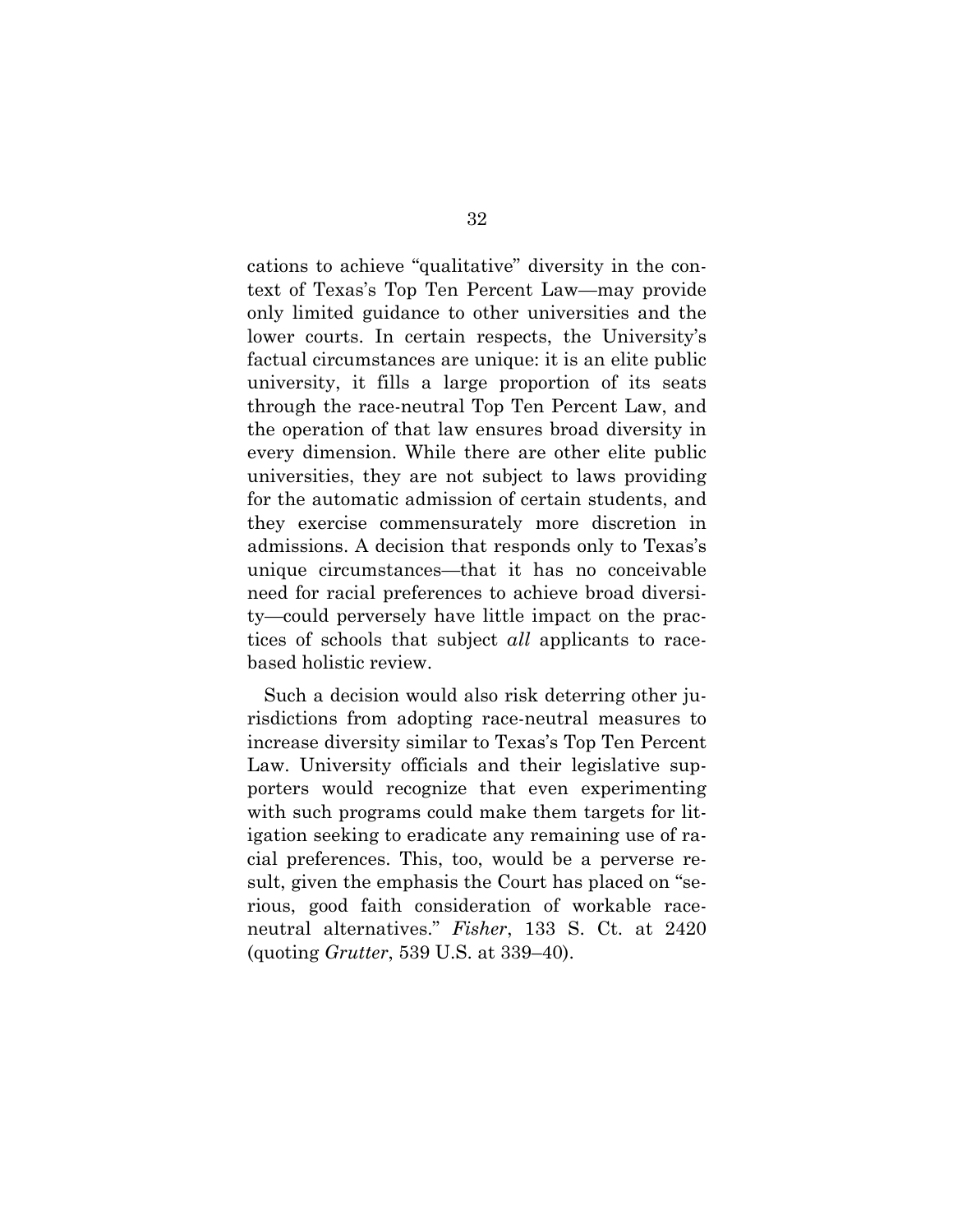By contrast, a decision reviewing the University's holistic review regime would be broadly applicable, due to the uniformity of practice post-*Grutter*, and could only encourage universities and lawmakers to explore race-neutral alternatives to preferences. *See Grutter*, 539 U.S. at 394 (Kennedy, J., dissenting) ("Were the courts to apply a searching standard to race-based admissions schemes, that would force educational institutions to seriously explore raceneutral alternatives."). It could also provide concrete guidance to universities and the lower courts on how exactly universities must support and justify raceconscious admissions programs. To date, such guidance has been lacking. *Cf. Fisher*, 133 S. Ct. at 2421 (directing the court of appeals, without further specifics, to "assess whether the University has offered sufficient evidence that would prove that its admissions program is narrowly tailored"). And such a decision would necessarily serve "to make the existing minority admissions schemes transparent and protective of individual review" and thereby reduce "the hostilities that proper consideration of race is designed to avoid." *Grutter*, 539 U.S. at 394 (Kennedy, J., dissenting).

In sum, even without revisiting *Grutter*'s holding that diversity may justify consideration of race in university admissions, the Court may substantially curtail improper use of race by identifying the infirmities inherent in the University's holistic review regime.